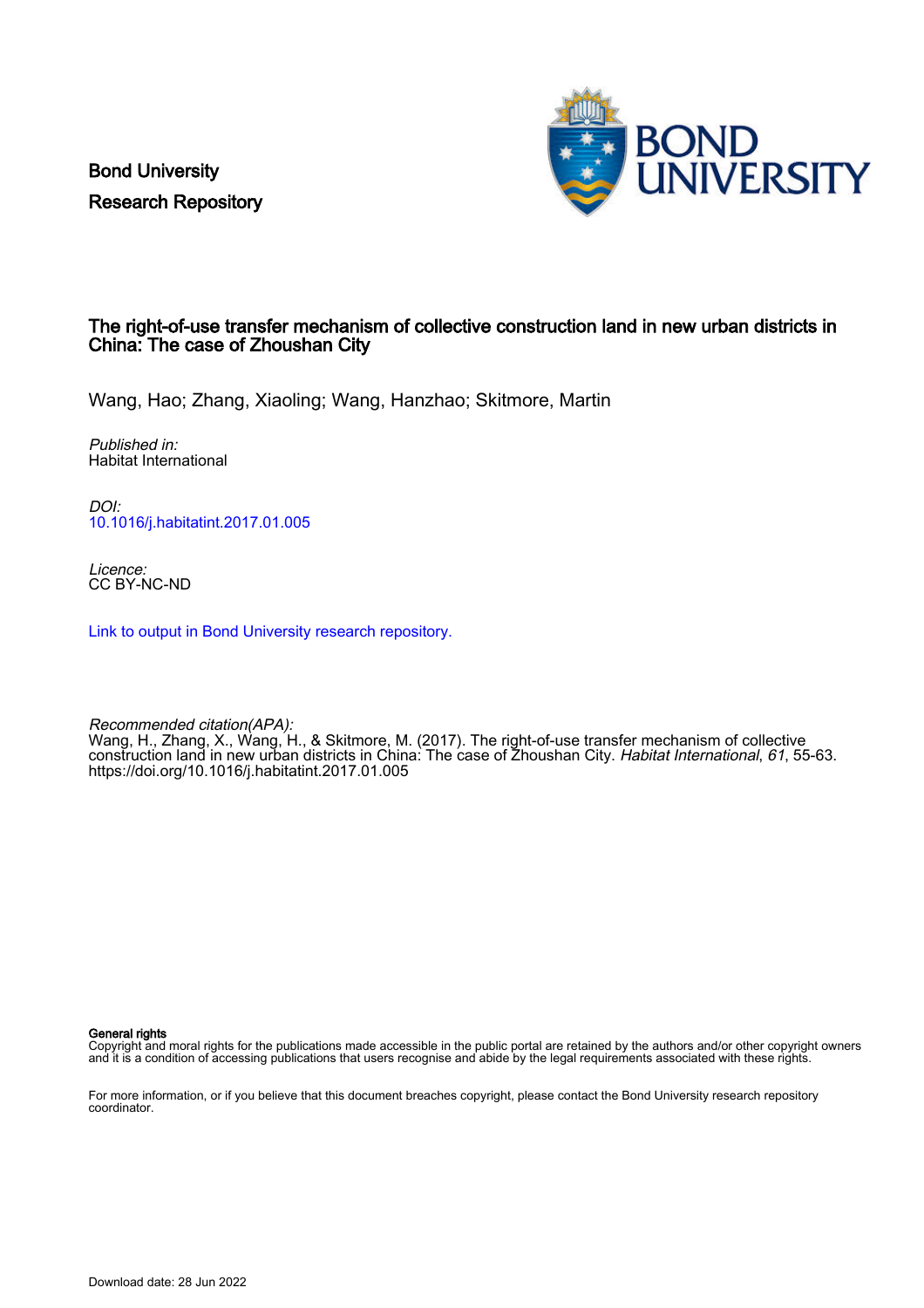# **The right-of-use transfer mechanism of collective construction land**

**in new urban districts in China: The case of Zhoushan City** 

**Hao Wang, Xiaoling Zhang, Hanzhao Wang and Martin Skitmore** 

#### **Abstract**

With the accelerating urbanization in China, the right-of-use transfer (RUT) of rural collectively owned construction land provides a promising means of increasing the efficiency of rural land use and promoting urban and rural integration. There are various ways of doing this and no universal mode of RUT that fits all areas because of the divergent cultural characteristics and geographical features of different regions and locations in China and decisions need to be made on a case-by-case basis. This paper proposes an analytical framework to help in such decision making. Firstly, the literature concerning the RUT of collective construction land is reviewed and six typical pilot reform areas are studied. Secondly, a theoretical analytical framework for the choice of RUT mode is developed based on the findings of the literature review and the experiences of the pilot reform areas. Thirdly, Zhoushan City's new urban district is used as a case study to demonstrate and test the framework, and an appropriate RUT mechanism is suggested. The analytical framework can serve as a guideline for local governments to make decisions on the form of collective construction land RUT throughout China.

**Keywords**: Collective construction land, right-of-use transfer, mechanism, new urban districts, China.

#### **1 Introduction**

With the accelerating urbanization in China, there is a profound need to increase the amount of industrial and urban land and, in the more economically developed regions, land resources have become increasingly precious (Zdruli, 2014; Holden & Otsuka, 2014). The latest statistics from Ministry of Land and Resources show that the total amount of urban and rural construction land in China is over 25 million hectares, in which the amount of rural collective construction land is nearly 5 times as much as urban construction land and rural per capita occupation of construction land is almost 4 times as much as urban population (Ministry of Land and Resources, 2015). In a free land market, the situation would resolve itself as developers purchase the land needed from the rural owners at a price that suits both parties, subject to planning approval. However, such a process is not possible in China's current socialist market economy, where the reclassification, or transfer, of what was originally designated as rural farmland land into urban construction land is severely restricts by the complexities of land ownership and right-of-use. As stated in the "Land Administration Law of the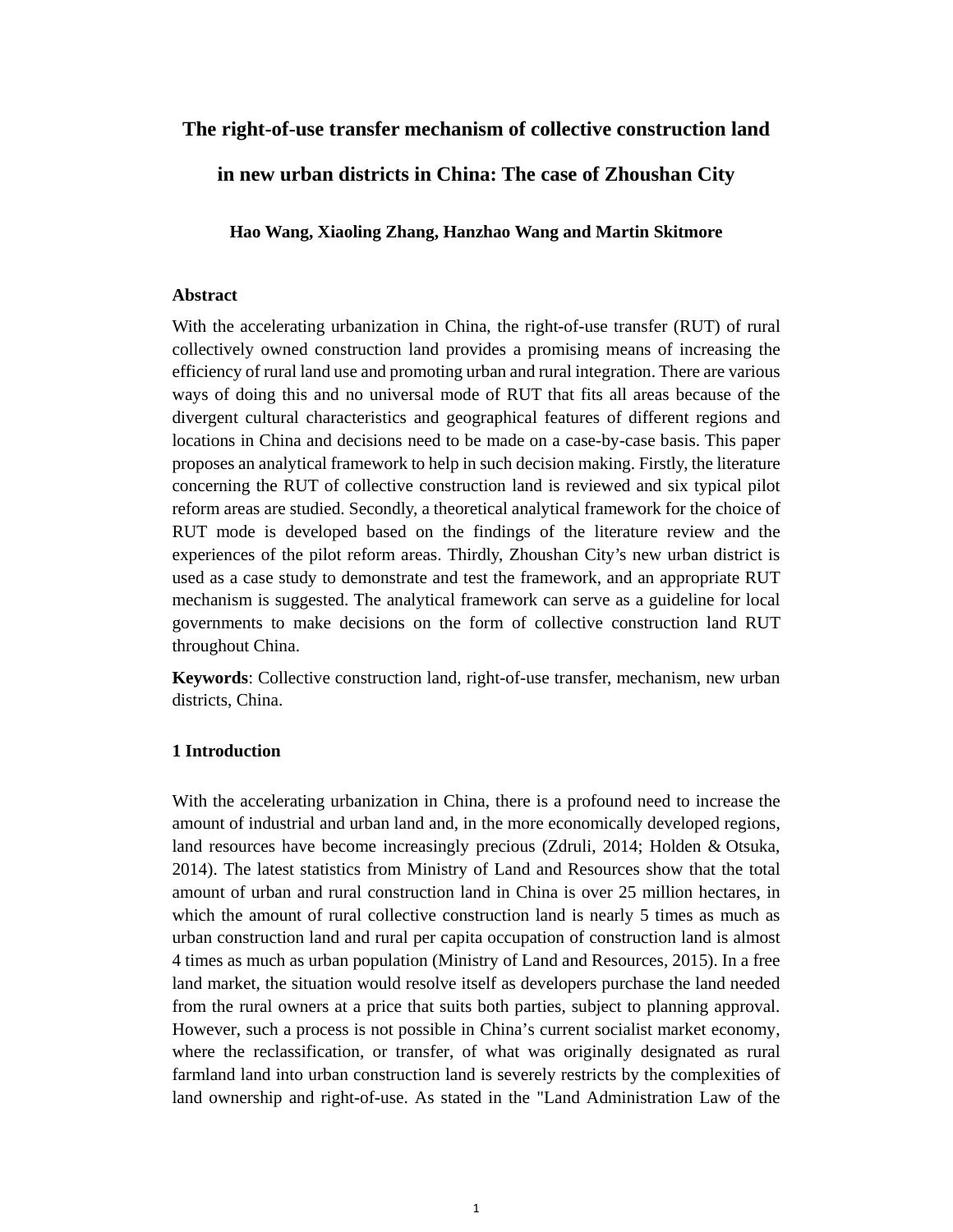People's Republic of China", farmers collectively own rural construction land but do not have the full right-of-use transfer (RUT) or disposal. Collective construction land cannot directly enter the market but must first be expropriated into state-owned land, a process that is strictly controlled.

In practice, however, the rapid development of the economy and increasing pace of industrialization and urbanization in rural areas has resulted in a continuously growing variety of forms of ownership of economic entities and, in order to utilize rural land resources more fairly and efficiently, the RUT of collective construction land has become a controversial issue. The biggest problems related to the RUT in China focus on the underused rural collective construction land and not free and fully approved RUT system, and one of the greatest motivations for promoting the RUT is to explore the development potential of rural construction land for the growing demand of urbanization. To investigate possible land reform measures, the government has conducted pilot reform projects widely in different parts of China. Newly issued laws and policies also provide great support for the RUT of collective construction land, the experience of which can be used for reference in a wide range of reforms of the collective construction land RUT system in the future.

The potential for large-scale land transfer in rural areas needs to be tapped and reform of the collective construction land RUT is becoming increasingly imminent. This is due to the inefficient use of rural collective land (Liu et al., 2014) and the scattered layout of settlements in suburban areas. Collective construction land RUT can integrate dispersed land sites, further promote the intensive use of rural land and provide a more efficient use of land resources. In addition, a standardized land RUT mechanism can also promote the formation of a unified construction land market under the integration of urban and rural areas, protect farmers' interests and partly solve the conflicts of interest involved in sharing land RUT.

The RUT of rural collective construction land has great practical significance. For farmers, it can protect their vital interests and improve living standards. With the full realization of the economic value of land, farmers could gain more net income in the form of dividends, bonuses on shares, etc. In developed areas, RUT profits have become an important source of income for the village collective and funding for rural public welfare. The development of secondary and the tertiary industries brought about by collective construction land RUT also provides farmers with the opportunity to increase income and effectively protect their vital interests. For the government, reform could partly solve the problem caused by the abuse of power in the land requisition system. As an administrative act, collective land expropriation by the government is mandatory, with the owner of the collective land and the government of unequal status. An open market for the RUT of rural collective construction land can guarantee a dual-track system of land supply that competes with illegal expropriation.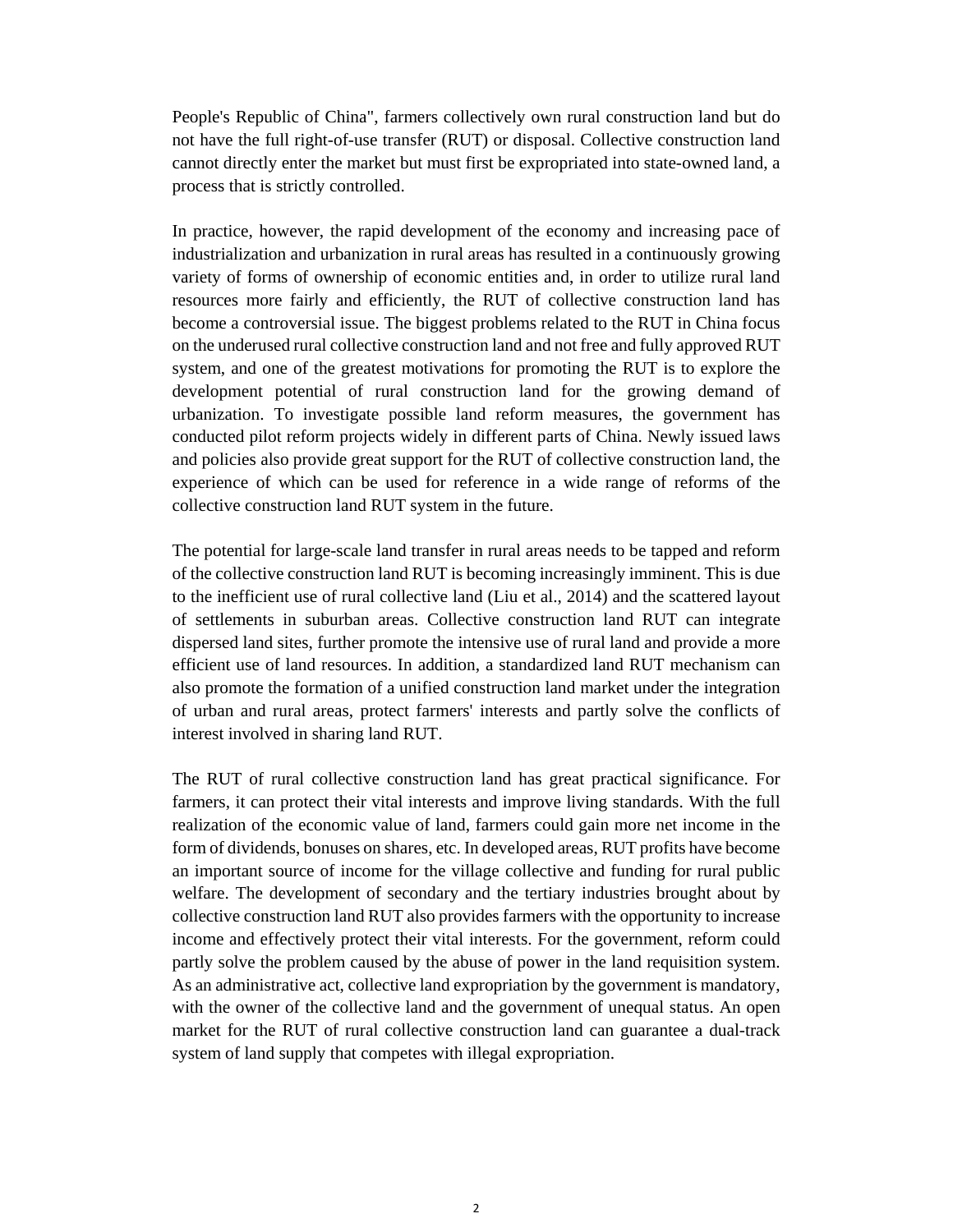The circulation scale of rural collective construction land is constantly expanding, particularly in economically developed areas such as the Pearl River Delta region. However, there are still problems such as collective economic organizations selling their land cheaply and enterprises buying collective land cheaply in private. Therefore, this study aims to develop the highly needed and widely applicable mechanism for the RUT of collective construction land in different places that is absent in the current system.

## **2 Literature Review**

There have been many studies of rural construction land worldwide. Svendsen (2014), for example, has studied the situation for construction of a non-agriculturalist discourse of rurality in Denmark. The most relevant for this paper are those relating to the situation in China, with its unique traditions and political economy. Wang et al. (2011), for example, investigate today's practices and problems associated with rural construction land; Liu et al. (2014) discuss the relationship between rural construction land and the urbanization rate; Cai et al. (2014) present an assessment framework for consolidating urban-rural construction land; and Yuan et al. (2014) demonstrate the problems in the current market of non-agricultural construction land in China. In addition, some studies focus on the relationship between rural construction land and urban construction land. Huang et al. (2014), for instance, review recent land use policies of *Linking the Decrease in Rural Construction Land with the Increase in Urban Construction* Land in China through a case study, while Yang et al. (2013) discuss the suitability of projects by linking the increase/decrease in urban and rural construction land.

Many studies discuss the meaning and significance of rural construction land RUT and from a variety of perspectives. Zou et al. (2014), for example, briefly demonstrate the importance of the marketization of rural construction land in China and Tian and Zhu (2013) conclude that rural construction land RUT provides an effective way to solve the problems of the double-track land use and management system in current nonagricultural land use through a case study of Shunde in China. The increasingly prominent construction land expansion and cultivated land protection in China's urbanization is a further issue, with Liu et al.'s (2015) analysis of China national land survey data from 1996 to 2006 indicating that less than 20% of the lost farmland was actually converted to construction sites and hence the need for a better way to transfer rural construction land.

There are also a number of studies focusing on the market for rural construction land RUT. In a case study of Shenzhen in Guangdong Province, Zou et al. (2014) conclude that the existing dual-track land administration system has led to numerous social problems, and a unified and open market for urban-rural construction land should provide a potential solution. Other researchers attempt to use different methods/tools to measure the value of land or improve the operational services of land RUT. Han (2010),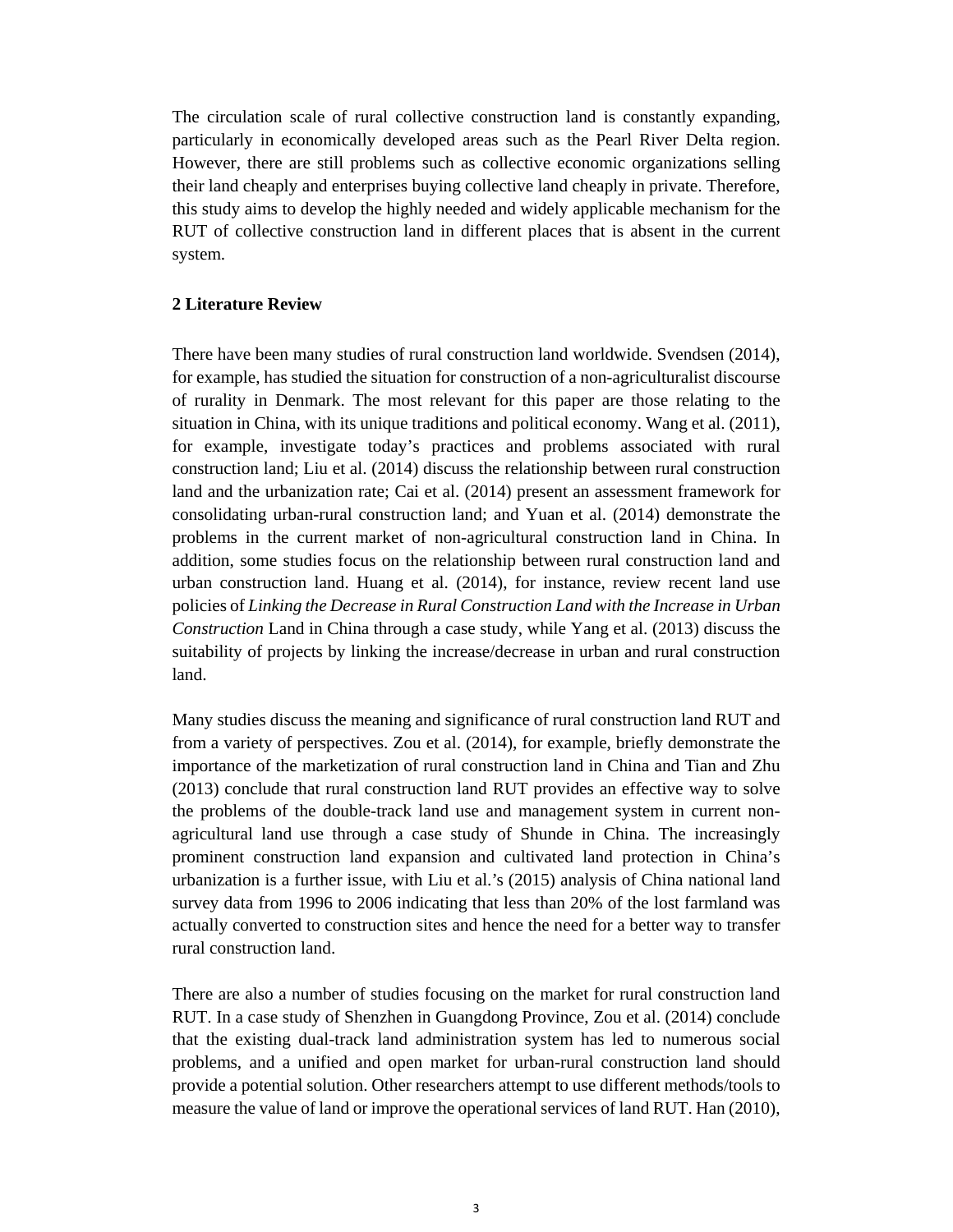for example, applies NPV and game analysis methods to analyze the market price of rural construction land, and estimate the price by a regression analysis of demand and supply curves, while Liang et al. (2012) show the potential for constructing a land RUT information platform using information technology for more efficient land RUT management.

The behavior of stakeholders in the land RUT process is influenced by several factors, and Shui et al. (2014) use statistical analysis and logistic regression to identify the factors influencing resettled farmers' satisfaction under a policy that balances the increase in urban construction land with the concomitant decrease in rural construction land; Liu and Li (2013) employ game theory to examine how to optimize the generation process of rural construction land RUT; and Yang (2010) use game analysis to focus on the impact of government regulations on the RUT of rural land.

In overseas countries, the transfer of development rights was analyzed as a new tool for land use policy several decades ago (Bailey and Ogg, 1977). After that, researchers are increasingly interested in land rights and land ownership, and consider the rights as a kind of policy instrument on land use. For example, Omar and Yusof (2002) examine the indigenous land rights and the dynamics of land market in Malaysia. Kamara et al. (2005) investigate the relationship between property rights and land use change using empirical data in southern Ethiopia. Soro (2007) explain the interrelationship between land rights and the productive use of land based on an intra-family analysis in France. Barrows and Prenguber (2009) rethink the transfer of development rights as a land use policy using a theoretical and case study analysis. In recent years, property or land use rights/ownership and control still keep attracting the attention of scholars in different countries (Unruh, 2012; Garin and Barraqué, 2012; Mitchell, 2014; Barry and Roux, 2016).

Although there is existing literature on the RUT of rural collective construction land from various perspectives, such as the relationship between rural and urban construction land, the importance of the RUT and establishing a market for collective construction land RUT, a universal analysis framework for the choice of RUT mechanism/mode of collective construction land has yet to be developed. This paper seeks to rectify this situation by the use of a case study based on the findings from related research and pilot reform projects to develop a theoretical analysis framework for collective construction land RUT and from which an applicable RUT mechanism can be developed.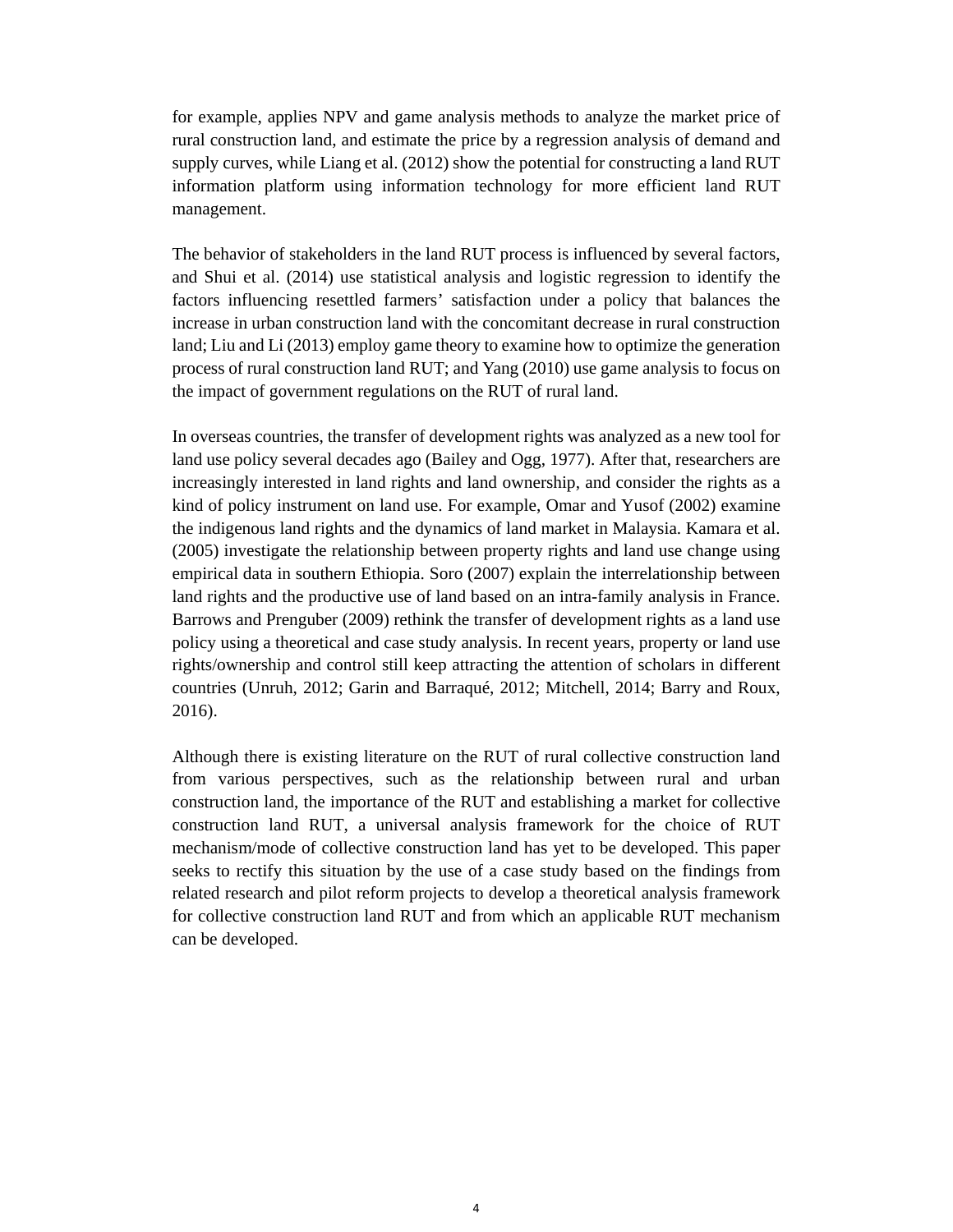#### **3 An analytical framework for the RUT of collective construction land**

## **3.1 Definition**

There is currently no clear legal definition of the RUT of collective construction land and academic opinions diverge. There are various standards to classify land RUT modes and different types are classified based only on theories and different perspectives rather than diametrically opposed forms. The circulation of land functions and the RUT is usually described from two different perspectives. For example, due to the rapid development of the economy and society in China, the increasing demand for construction land is a major driving force for the RUT of collective construction land. The lack of legal recognition has led to the closed-door RUT from farmers and rural collective economic organizations to land operators in the form of leasing, transfer, etc. after converting agricultural land to construction land because of the temptation of differential benefits. This has resulted in a black market for both the RUT (land users conversion from farmers to land operators) and the transfer of land functions (conversion from agricultural land to construction land).

As an aspect of land transfer, the RUT of collective construction land is a land-use mode that features unchanged landowners resulting from the country's rapid economic and social development, as well as the process of industrialization, urbanization and agricultural modernization. In this paper, it is a given that the land-use rights of collective construction land legally acquired by the owners can be transferred within a certain period in accordance with legal procedures, i.e. in the form of sales, leases, joint ventures, shares, etc.

### **3.2 Forms of collective construction land RUT**

China's laws and regulations in the past strictly restricted the RUT of collective construction land. In recent years, however, the central government has developed major policies to probe the possibilities for reform. For example, "Decision of the central committee of the communist party of China on some major issues in promoting rural reform and development" stated that a unified land market for urban and rural areas would be built in 2008; several years later, "Some opinions on speeding up the construction of agricultural modernization by strengthening reform and innovation" (called No. 1 Document for Central Government in 2015) further relaxed land operation rights and allowed to guide and regulate the rural collective construction land into the market. The main forms of RUT reform are:

**(1) Mortgage,** in which landowners regard land use rights as a guaranteed debt. If the debtor fails to repay the debt at the time of its maturity, the creditor is entitled to use the land use rights secured by the debtor for debt repayment. Mortgage can also be divided into initial circulation mortgage and re-circulation mortgage.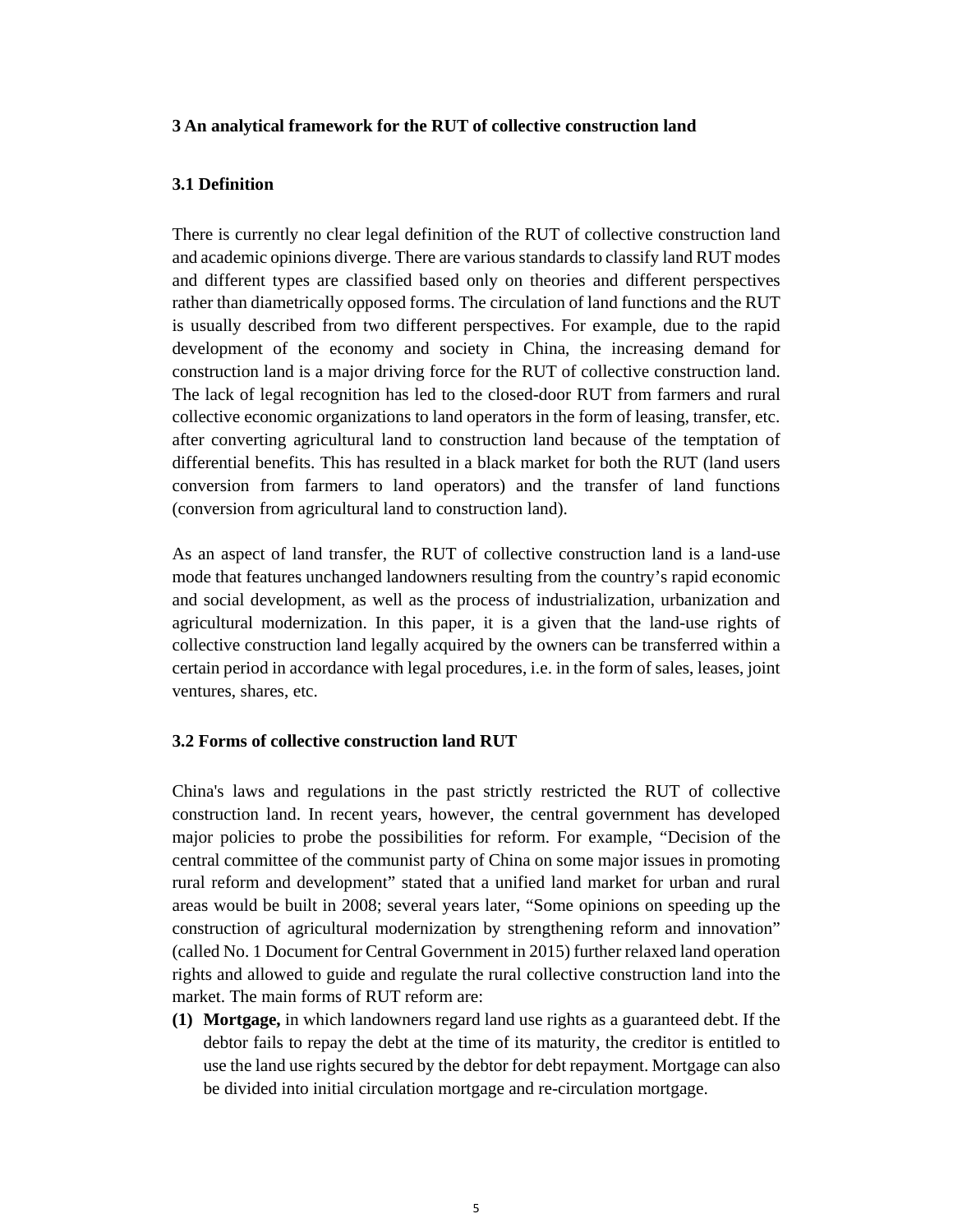- **(2) Transfer,** referring to individuals or units holding collective construction land use rights land selling the rights to a new user in a new way. In essence, this is a shift in land ownership, involving the main forms of inheritance, gifts, etc.
- **(3) Lease,** including the lease of initial circulation and the lease of re-circulation. The former refers to landowners leasing the land use rights to individuals or units for a specific period in exchange for an appropriate rent. The latter refers to those who legally obtained land use rights leasing the rights again to other individuals or units. Currently, leasing is the main form of collective construction RUT. It involves site rental, factory building rental, etc., mainly by village collective organizations, village enterprises or individual farmers.
- **(4) Sale,** by which town or village collective landowners specify a period during which the land-use rights may to be transferred to other users in return for a fee. This is a form of initial land circulation, involving the separation of land-use rights and ownership. Land users also have a usufructuary right within the period, allowing them to possess, use and partially dispose of the land while obtaining the corresponding benefits.
- **(5) Shares and joint venture,** referring to the owners or users of rural collective construction land legally taking the use-rights as shares or conditions of investment, cooperation and joint venture, and jointly establishing township or village enterprises or other economic organizations with other units and individuals to jointly obtain the dividend income.
- **(6) Replacement** refers to the reconfiguration of different plots. The premise of replacement is that the land has been approved for non-agricultural construction and will therefore lead to the change in land use rights.

# **3.3 Development of a theoretical framework for RUT mode analysis**

In order to test if the RUT of collective construction land can be implemented legally and detect associated conflicts and disputes in advance, the central government has launched pilot reform projects in different areas such as Wuhu City in Anhui Province and Nanhai City in Guangdong Province. These pilot projects use a variety of methods of RUT and have accumulated valuable experience for a future RUT nationwide.

The RUT methods of six typical pilot projects are summarized in Table 1.

# <insert Table 1 here>

Based on the analysis of the pilot projects, a theoretical framework is designed for the systematic analysis of the RUT mode. In this framework, five key factors affecting the selection of the RUT modes are identified and analyzed, including two land factors of land distribution and land-use efficiency, and three non-land factors of economic level, government incentive and public spontaneity. The five fundamental factors were identified based on previous document analysis and expert survey. A focus group meeting consisting of eight experienced practitioners and scholars in the Ministry of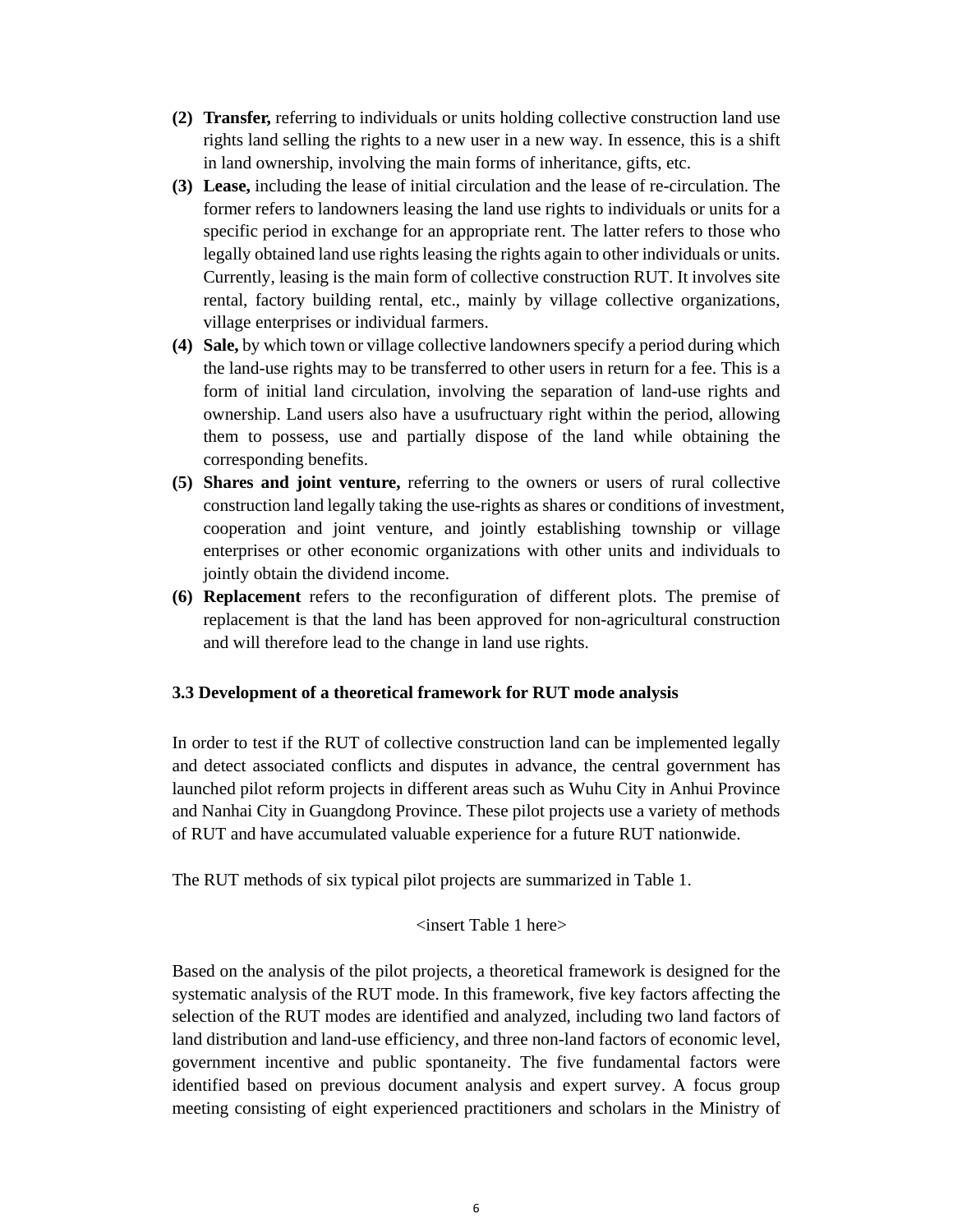Land and Resources was conducted to collect the experts' opinions through individual interviews and group discussions. The definitions and descriptions of the five key factors are shown as Table 2.

#### <insert Table 2 here>

Regarding *land factors*, *land distribution* is an endogenous and unchanged attribute due to the immobility of land and that the distribution/location of collective construction land influences the vitality of the RUT. For example, if the land is spatially dispersed, the government may not be able to achieve unified land development in the batch due to the dispersal of property rights. Similarly, *land-use efficiency* varies between different zones/pieces of land because of the differences in inherent conditions, such as natural resources and geological conditions. For instance, collective construction land with high land-use efficiency can produce more utility and profits so the owners may not be willing to transfer. Conversely, the owners may wish to transfer land with low land-use efficiency to obtain benefits in another way, and the underused land can be reutilized by others to improve land-use efficiency. For *non-land factors*, the three key perspectives are identified based on the in-depth analysis of the RUT pilot projects. These factors can be driving forces for the RUT in three different ways. For example, the local *economic level* of development drives the RUT practices in Nanhai, Guangdong Province; local *government incentives* stimulate RUT implementation in Wuhu, Anhui Province; and *public spontaneity* plays an important role in RUT reform in Chengdu, Sichuan Province.

As displayed in Fig. 1, the analytical process of an appropriate RUT mechanism is that the collective construction land to be transferred is classified by the two land factors in the first stage and the three non-land factors are analyzed based on the conditions of the land in the second stage. Finally, three RUT modes of government-led, market-driven and public spontaneity are given corresponding to the main features of the three nonland factors. This framework provides a way to identify the appropriate modes/mechanism for the RUT in a new area. The mechanism is that, after a comprehensive survey of land and non-land factors in a new city/region, different land zones with different characteristics can be selectively allocated to one of the three different RUT modes.

 $\langle$ insert Fig. 1 here $>$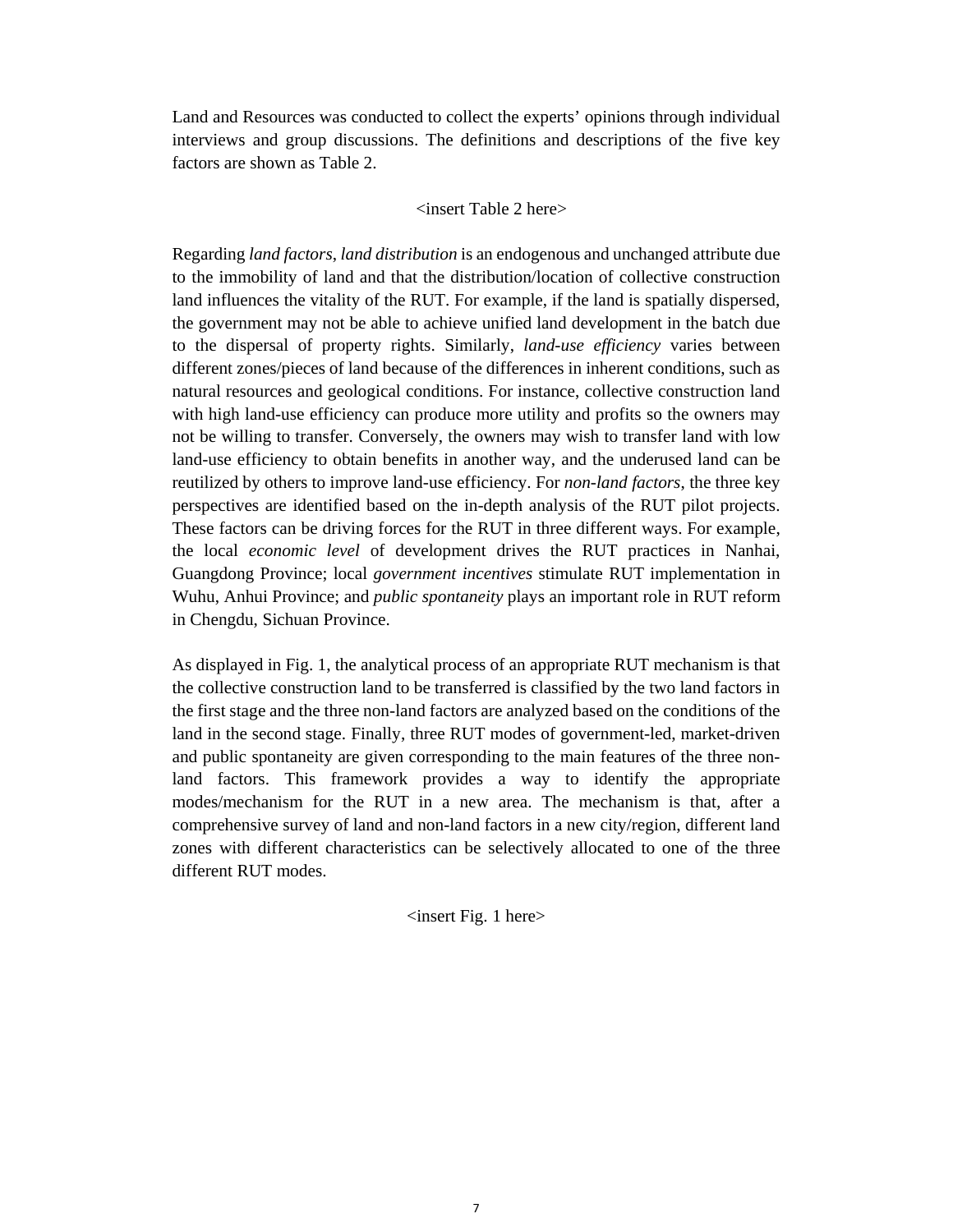## **4 An applicable mechanism of collective construction land RUT in Zhoushan**

### **4.1 The** *status quo*

(1) Parcel number, total area and distribution of collective construction land

As a city in Zhejiang Province, Zhoushan is composed of two districts and two counties: the Dinghai and Putuo Districts and Daishan and Shengsi Counties. The city has 1390 islands, with a total area of 22,200 square kilometers, comprising a sea area of 20,800 square kilometers and land area of only 1,440 square kilometers. Table 3 summarizes the incomplete statistical data available of the distribution of the collective construction land (including homesteads) in Zhoushan.

## <insert Table 3 here>

The phenomenon of 'a household with multi-homestead' (一户多宅) and 'over standard of homestead' (用地超标) in the fishing village of Zhoushan is the main reason for the low efficiency of rural land use. Therefore, carrying out the spatial replacement reform of rural homesteads and guiding farmers to live together is an important measure to promote intensive land use and solve the difficulties of land use in new districts.

(2) Actual use of collective construction land

In addition to homesteads, collective construction land in Zhoushan also includes public service and profit-making land, the majority of which is the former at around 2,000 mu. Tables 4 and 5 summarize the statistical data available for the current actual use of collective construction land in the Dinghai and Daishan Districts.

<insert Table 4 here>

<insert Table 5 here>

# **4.2 Key issues in the collective construction land RUT in Zhoushan**

# (1) Land area and transferable land

The land area of Zhoushan city is approximately 1,440 square kilometers, equivalent to only an inland county. Due to topographical restrictions, the islands available for development account for only 31% of the total number of islands in the city, 44.3% of the total land area of the islands has a ground slope greater than 15 degrees and most of the land contains ecological protection forest that is inappropriate for development. For the land with a ground slope of less than 15 degrees, about 15,446 hectares of tideland is a transitional zone for marine and terrestrial ecosystems and the key area of island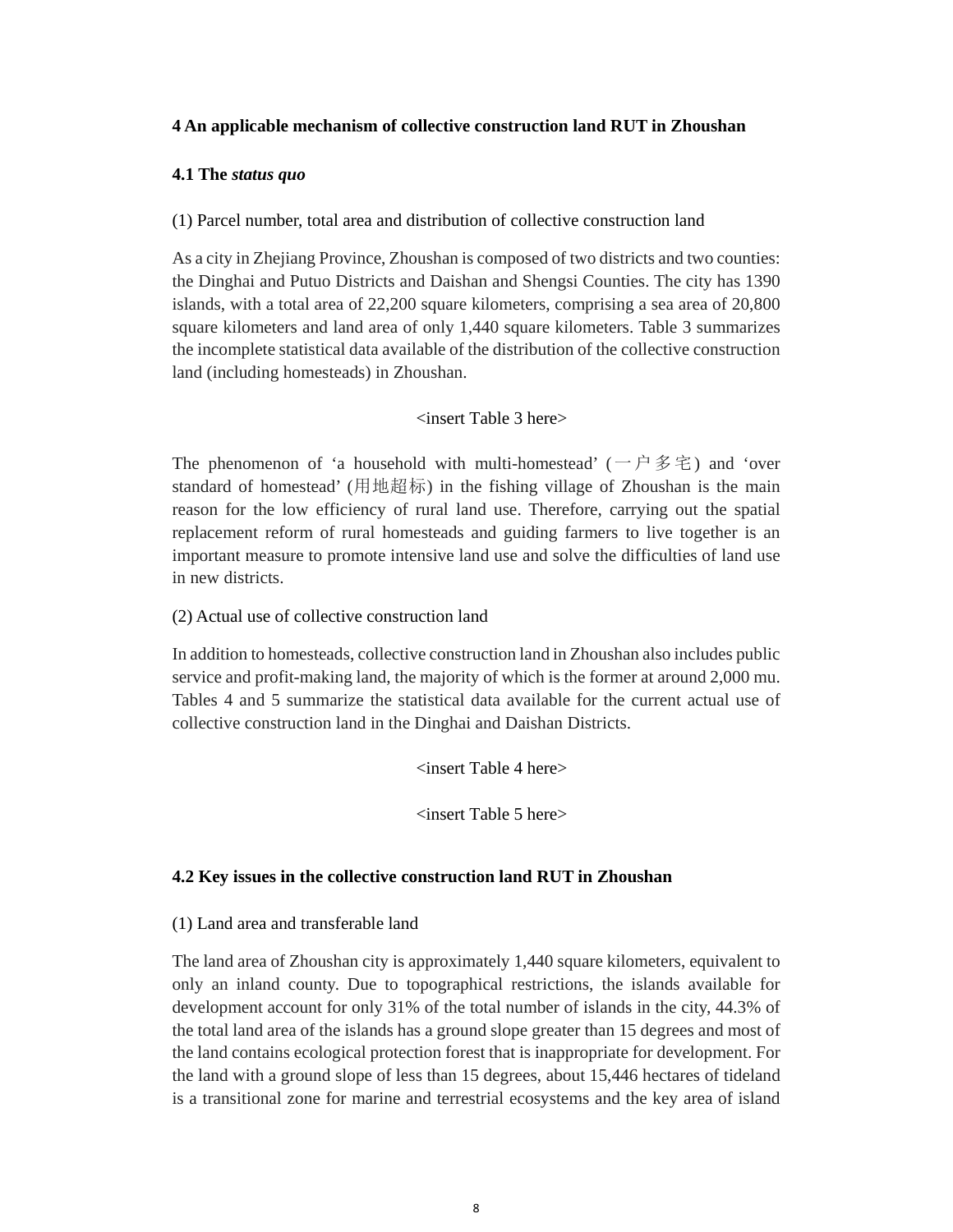ecological protection. According to the aims of the new district development, part of the coastal wetland will be an important space for development and construction, making the coordination of land development and ecological protection an arduous task.

Rural collective construction land in Zhoushan City includes farmers' homesteads, land for public welfare and land for profit making. The majority is the homesteads, which are the main focus of the RUT. The land for public welfare mainly comprises village primary schools, village offices, senior activity centers and other public facilities, which can also be a candidate for RUT. There is virtually no registered collective construction land for profit making, and therefore this is not taken into account here.

## (2) Scope

For the purpose of construction and industrial development, both national and rural collective economic organizations serving the public interest and companies, social organizations, etc. operating for other purposes can be included in considering the RUT of collective construction land.

# (3) Distribution

Based on the current land use plan (2006-2020) in China, the remaining quota for new construction land was only 1392 hectares by the end of 2012, accounting for 18.4% of the amount needed (State Council, 2008). Because of its scattered distribution, however, this is insufficient to satisfy all the kinds of infrastructure construction needed, particularly that for the marine industry, since the land demand relies solely on the new land quota. Moreover, the use of the construction land stock is inefficient. According to field investigations, Zhoushan has little available stock of collective construction land for profit making, but has about 2,000 mu for public welfare lying idle or being used inefficiently. In addition, the quota for rural residential land is extensive and often more than needed. Therefore, one approach to meeting the urgent demand of the new district development is by optimizing and integrating existing stock and new construction land.

# **4.3 Mechanism for collective construction land RUT**

The RUT for the new district can be obtained from the proposed analytical framework based on the conditions and characteristics of the current rural collective construction land, and industrial and economic development needs in Zhoushan. Specifically, suitable RUT modes can be chosen for the variously developed villages and towns in the city (e.g. between the main island and the other islands).

To systematically analyze the land factors in the case study, a four-quadrant model is applied to depict land distribution and land-use efficiency in the new district of Zhoushan. As shown in Fig. 2, the collective construction land is divided into four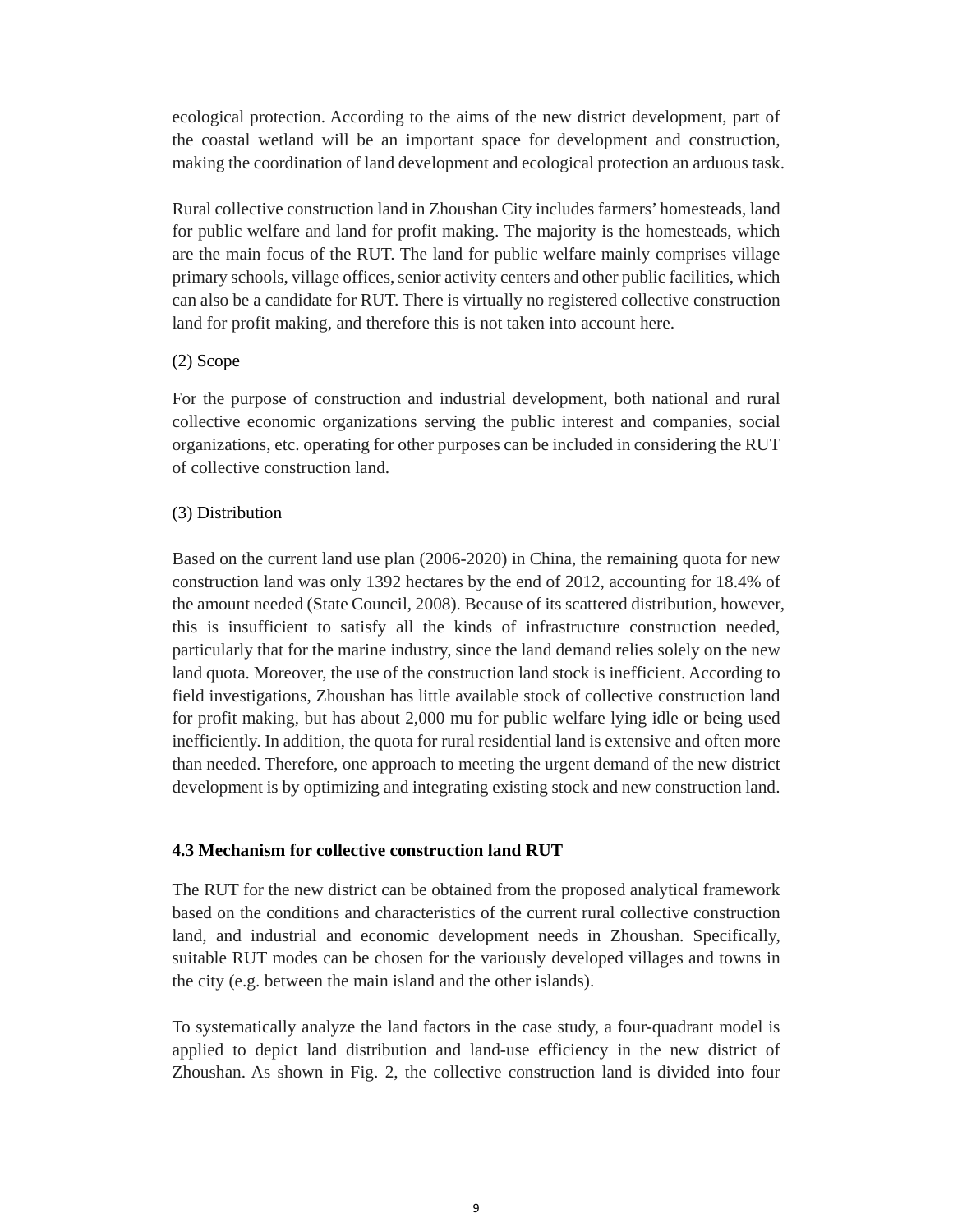categories of "concentrated but underused", "concentrated and efficient", "dispersed and underused" and "dispersed but efficient".

# $\langle$  insert Fig. 2 here $>$

Based on these four categories, the non-land factors are analyzed for each category as summarized in Table 6.

# <insert Table 6 here>

Based on this analysis, an adaptive mechanism for the RUT of collective construction land in Zhoushan can be introduced as follows.

(1) "Concentrated but underused" land zones exist in the peripheral rural areas of the Dinghai main island, where collective construction land is relatively concentrated spatially and land-use efficiency is low due to the low level of economic development. Maximizing public spontaneity is the key to the successful promotion of RUT in these zones.

The pilot project in Nanhai provides a good reference, with its core practice of centrally planned collective land leased to enterprises for business use without change of ownership, which breaks the monopoly of national land expropriation for farmland conversion. To meet the land demand of industrialization and protect the interests of the landowners, the Nanhai collective farmers have spontaneously created "land shareholding". This involves the collective land being divided into shares that are allocated to the residentially registered farmers in the community, with a dividend determined according to their share ratio. The collective economic organizations operate the planning, development, leasing and revenue collection of the land. These organizations have become substantial land managers and set up stock companies with each village as a unit.

(2) "Concentrated and efficient" land zones occur in suburbs close to the urban area of Dinghai's main island, where collective construction land is mostly spatially concentrated and efficiently utilized. The market can be a main driving force for the RUT as the levels of economic development and maturity of the land market are prominent advantages in these zones.

Nanhai again provides a good reference. Its economic level is high and the land is divided into three areas: farmland protection areas for agricultural production, economic development zones for industrial development, and commercial and residential areas for commerce and residences. Part of the rural collectively owned land can be converted into construction land for non-agricultural purposes, providing access for the collective land market. In other words, collectively owned land can directly enter the construction land market without expropriation by government. As a result, the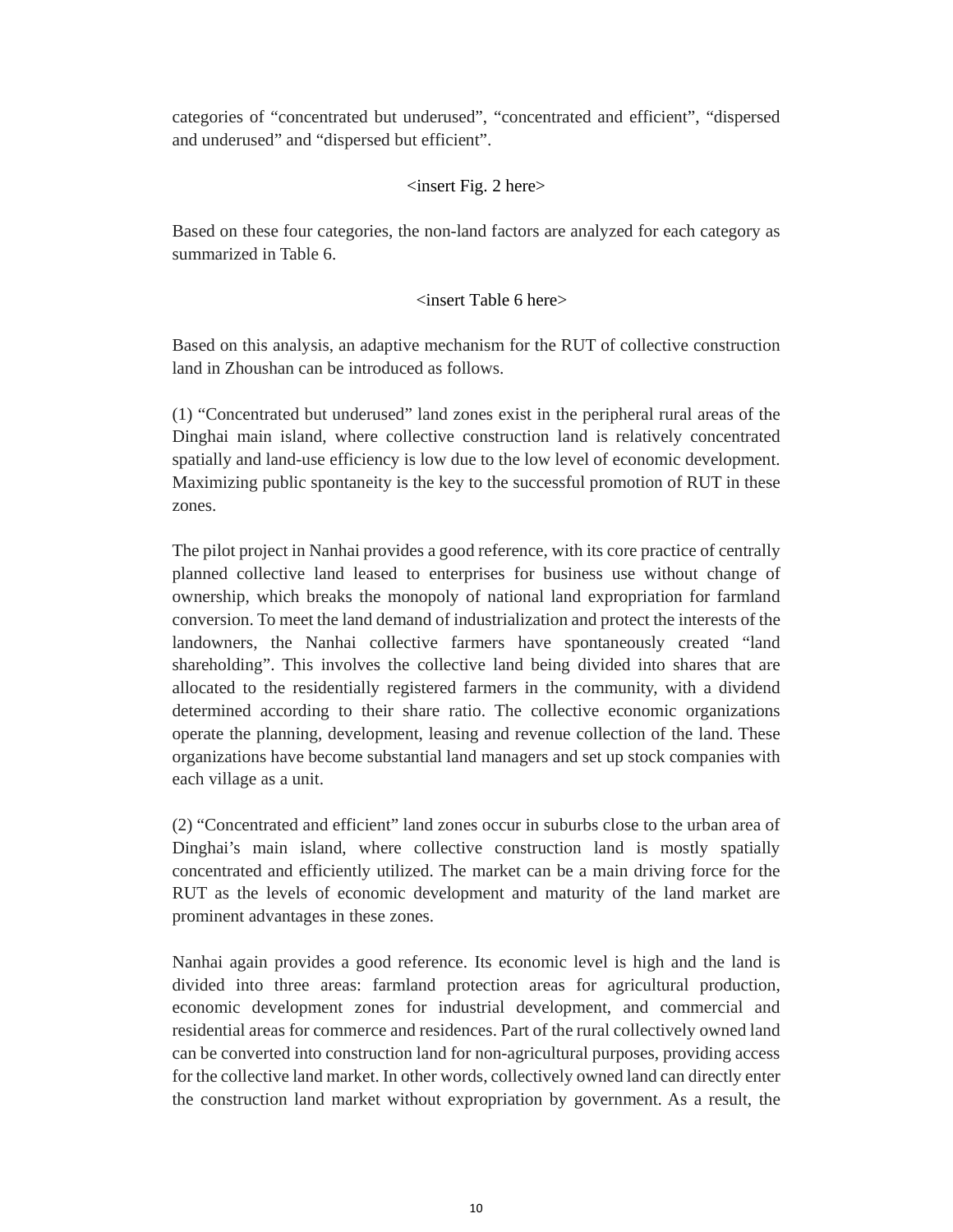income from the collective construction land RUT is concentrated in the collective interior, enabling farmers to share the benefits of the increased land value.

(3) For the "dispersed and underused" land zones, such as Daishan, Shengsi and other small islands, the collective construction land is small in both size and quantity. Due to terrain and economic constraints, land is quite widely dispersed and mostly underdeveloped. Under these circumstances, the local government's incentive for RUT would be high and the public spontaneity might be high too.

Taking the Wuhu pilot project as an example, the core practice is for the land ownership of village collectives not to change and all collective land is planned, developed and transferred by the local government. Land income distribution is state-led and the RUT of collective construction land is mainly in the form of land-use right leasing or purchase (with financial compensation) by local government/town-owned investment companies who then sell/transfer the land-use right to interested enterprises.

(4) "Dispersed but efficient" land zones occur in parts of suburbs in Putuo and Daishan, where collective construction land is scattered due to topographic constraints, and landuse efficiency is relatively high in zones such as the Putuo Mountain Resorts. Normally, the government may be motivated to encourage the RUT for large-scale land provision that may not be favored or of interest to the public.

Wuhu practice is also instructive for this type of zone, as the government is the main promoter of collective construction land RUT. In this case, the land is centrally purchased through investment companies established by the local government, and the dispossessed farmers are compensated according to the compensation standards of state-owned land expropriation. The land is sold/rented to enterprises after land consolidation and development by the investment companies. Wuhu practice is a typical government-led mode in that land can be transferred under the premise of retaining the ownership of collective construction land, overstepping existing laws and regulations.

In summary, therefore, the RUT of collective construction land in Zhoushan should take into account market-driven, government-led and public spontaneous RUT modes, selectively choosing an appropriate mode for each specific zone depending on its land and non-land characteristics. In addition, government-led Wuhu practices and marketdriven Nanhai practices can be used as good examples for the form of RUT needed. That is, Nanhai practice is best for zones with concentrated land distribution and high economic levels, while Wuhu practice is more suited to zones needing support from local government.

### **5 Discussion**

The RUT of collective construction land in China is still in a preliminary stage. Because of the land demand for further urbanization and the need for rural sustainable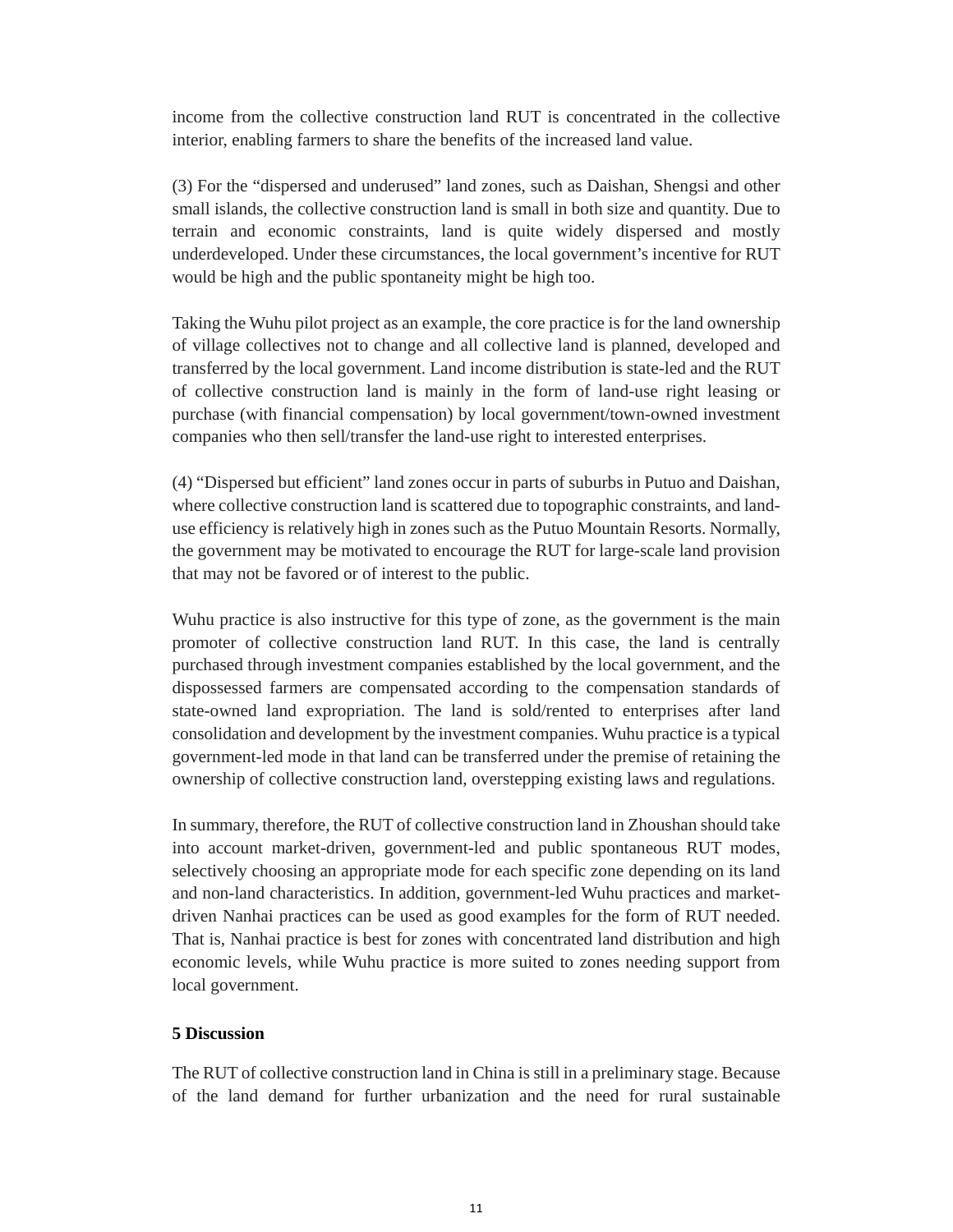development, the RUT of rural collective construction land should be circulated legally and freely in a unified land market to realize the actual value of rural collective land and encourage coordinated urban-rural development. The following aspects of the RUT mechanism are therefore considered necessary for promoting RUT and ensuring its vitality in China.

- (1) *Eliminating legal discrimination and establishing full rights and interests of RUT*. Rural land is collectively owned by farmers, which is a form of land ownership parallel to the national land ownership of urban areas. For a long time in China, many restrictions have been placed on collective land ownership for maximizing the economic and social benefits of rural land. However, these restrictions on collective construction land RUT are contrary to the principle of necessity. The only measure needed to protect farmland and provide macro-control of the land market with smaller loss, is rigorous planning. The removal of the other current restrictions will restore the land property rights of the farmer owners of collective land, allowing them to enjoy moderately free collective land ownership while still achieving the coordinated development of the farmer collectives and the state.
- (2) *Emphasizing the basic role of the market mechanism in the allocation of construction land resources*. Using the market regulation mechanism for collective construction land supply will allow the rational allocation of collective land resources to be maintained, aligning land supply activities with the requirements of the law of value. The allocative efficiency of collective construction land resources can be fully exploited through the market competition mechanism, and a unified, open, competitive and orderly modern land market system needs to be established to meet the needs of urbanization and marketization, avoiding/reducing unnecessary government intervention.
- (3) *Reasonably allocating RUT income to protect the farmers' dominant position in the income distribution*. The distribution of land income in rural collective construction land RUT is related to the benefit mechanism of RUT system. In principle, the income from collective construction land RUT can be equitably distributed between the state, farmer collectives and individual farmers. The state (government) as the manager, service provider and infrastructure investor, can adjust RUT income through tax, applying service fees and receiving a share of the construction land value-added benefits from the construction land development rights; the farmer collectives, as the landowners, receive the construction land rent plus their share of the value-added benefits; with the collective income being distributed to the individual farmers as voted by the village assembly. As the value of collective construction land also includes both the value of land rights and land investment, it is necessary to consider all the rights embodied in the land and added value from the investment when determining the income distribution involved.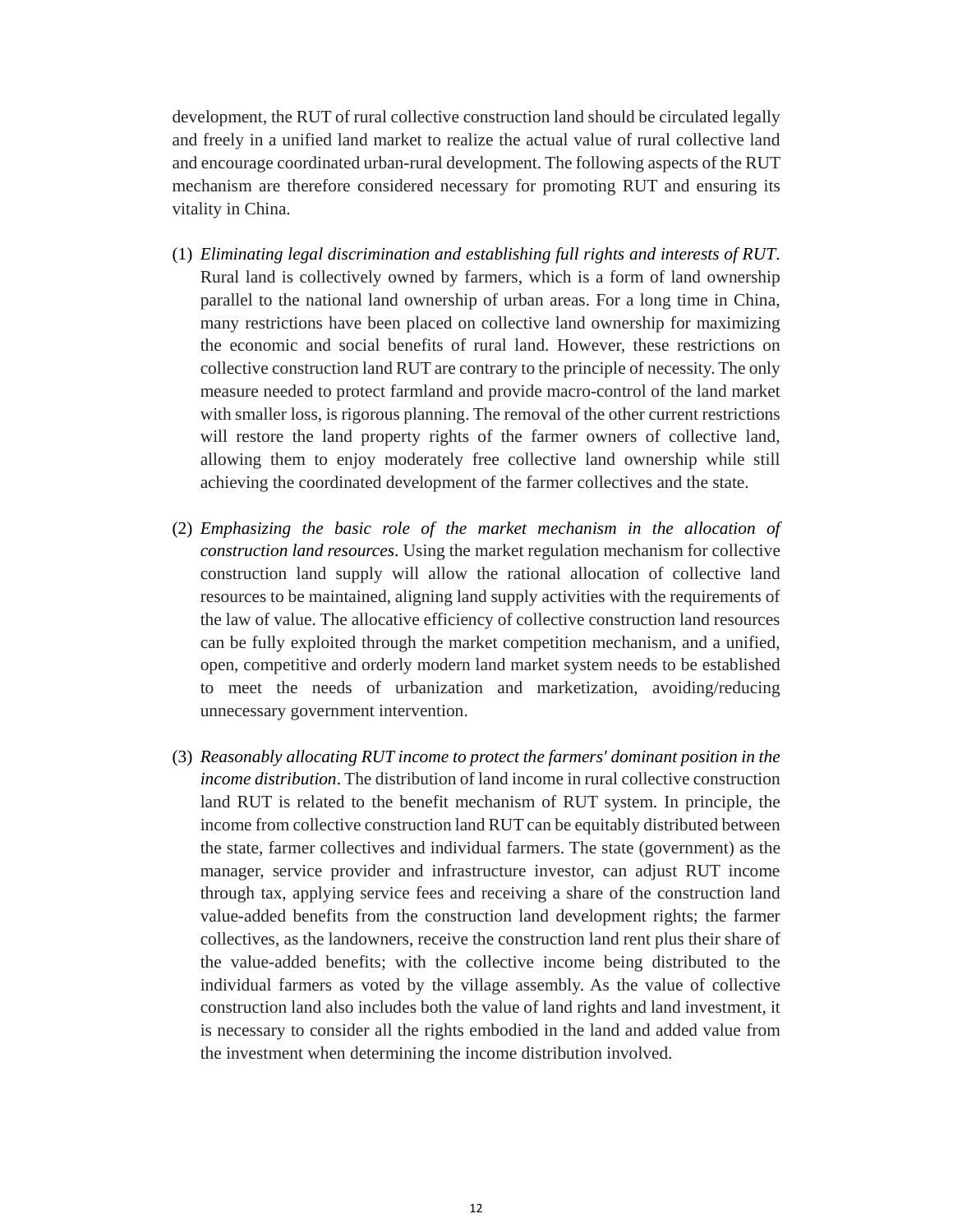(4) *Strengthening supervision and management to ensure the healthy and orderly RUT of collective construction land*. The reform of the collective construction RUT system involves integrating state-owned land and collective construction land into a unified supply market based on the principle of separation of land ownership and rights of use. The reform follows the market mode of "planning control + market allocation". This aims to establish the basic role of the market mechanism in the allocation of land resources by balancing land market supply and demand through an effective macro management monitoring mechanism to ensure fair competition and normal running of the market, including the level of macro-control management, market operation and supervision.

## **6 Conclusion**

The intention of the RUT of collective construction in China land is to both promote the integration of urban and rural areas in the process of development and effectively safeguard the interests of farmers who collectively own the land, so that farmers can share the benefits of increased civilization and urbanization. However, this has encountered difficulties and problems in policy and practice over the years. In order to explore a universal mechanism for the RUT of collective construction land in urban new districts, this paper proposes an analytical framework for the choice of RUT mode in Zhoushan City's new urban district based on the experience of current pilot reform projects. The highlights include a comprehensive literature review focusing on China's rural construction land RUT, a comparative analysis of several RUT methods used in different pilot areas and a well-tailored RUT mechanism for Zhoushan. The significance is that the findings of this paper can serve as a useful reference for other similarly placed cities in China and beyond.

### **Acknowledgements**

The authors wish to express their sincere gratitude to NSFC (No. 71403304, 71402200, 71401194, 71473283) and the Central University of Finance and Economics (No. 14ZZD006) in China for funding support for the research project on which this paper is based.

#### **References**

Bailey, M. R., & Ogg, C. W. (1977). Transfer of development rights: an analysis of a new land use policy tool: comment. American Journal of Agricultural Economics, 59(2), 761-762.

Barrows, R. L., & Prenguber, B.A. (2009). Transfer of development rights: a theoretical and case study analysis of a new land use policy. Chemical Engineering Journal, 145(145), 525-527.

Barry, M., & Roux, L. (2016). Land ownership and land registration suitability theory in statesubsidised housing in two South African towns. Habitat International, 53, 48-54.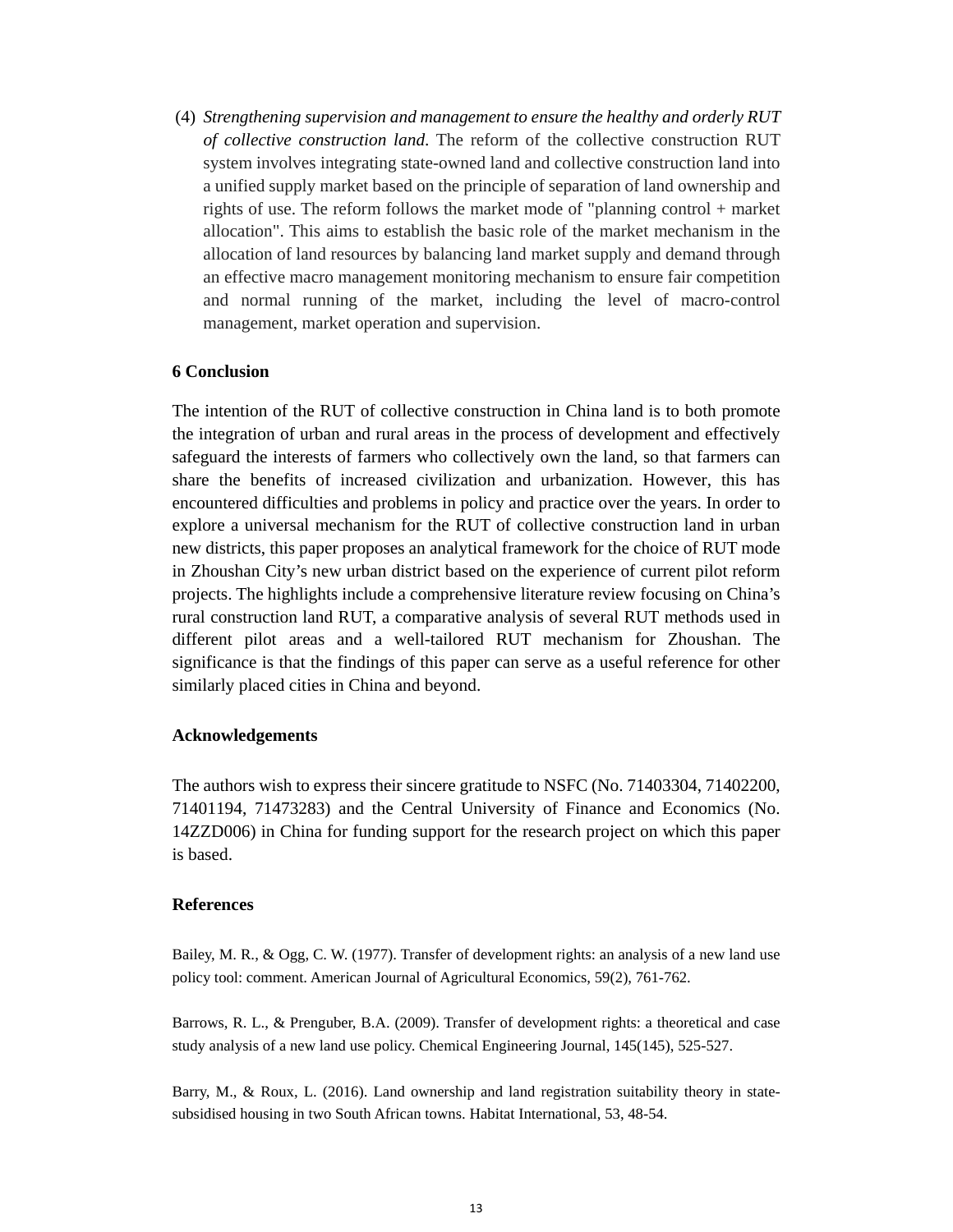Bureau of Land and Resource of Huzhou (BLRH). (2002). Pilot regulations for rural collective construction land use in Huzhou.

Bureau of Land Resources of Kunshan (BLRK). (2002). Trial measures for collective construction land transfer.

Cai, F., Pu, L., & Zhu, M. (2014). Assessment framework and decision-support system for consolidating urban-rural construction land in coastal China. Sustainability, 6(11), 7689-7709.

Garin, P., & Barraqué, B. (2012). Why are there so few cooperative agreements between farmers and water services in France? Water policies and the problem of land use rights. Irrigation & Drainage, 61(S1), 95-105.

Han, P. (2010). Transferring price of rural land use right with NPV and game analytical method. Hydrometallurgy, 1, 372-375.

Holden, S. T., & Otsuka, K. (2014). The roles of land tenure reforms and land markets in the context of population growth and land use intensification in Africa. Food Policy, 48(10), 88-97.

Huang, X., Li, Y., Yu, R., & Zhao, X. (2014). Reconsidering the controversial land use policy of "linking the decrease in rural construction land with the increase in urban construction land": a local government perspective. China Review, 14(14), 175-198.

Kamara, A., Kirk, M., & Swallow, B. (2005). Property rights and land use change: implications for sustainable resource management in Borana, southern Ethiopia. Journal of Sustainable Agriculture, 25(2), 45-61.

Liang, S., Dong-Mei, S., & Hu, J. (2012). Land transfer information platform construction and utilize. Consumer Electronics, Communications and Networks (CECNet), 2012 2nd International Conference on (pp. 368-371). IEEE.

Liu, T., Liu, H., & Qi, Y. (2015). Construction land expansion and cultivated land protection in urbanizing China: Insights from national land surveys, 1996–2006. Habitat International, 46, 13-22.

Liu, Y., & Li, X. (2013). Game theory analysis on the generation process of transfer of rural construction land transfer. IERI Procedia, 5, 59-64.

Liu, Y., Fang, F., & Li, Y. (2014). Key issues of land use in China and implications for policy making. Land Use Policy, 40(1), 6-12.

Liu, Y., Jiwei, L. I., Hou, H., & Liu, Y. (2014). Study on urbanization rate of urban-rural construction land and its influencing factors: A case study of Hubei Province. Geographical Research, 33(1), 132-142.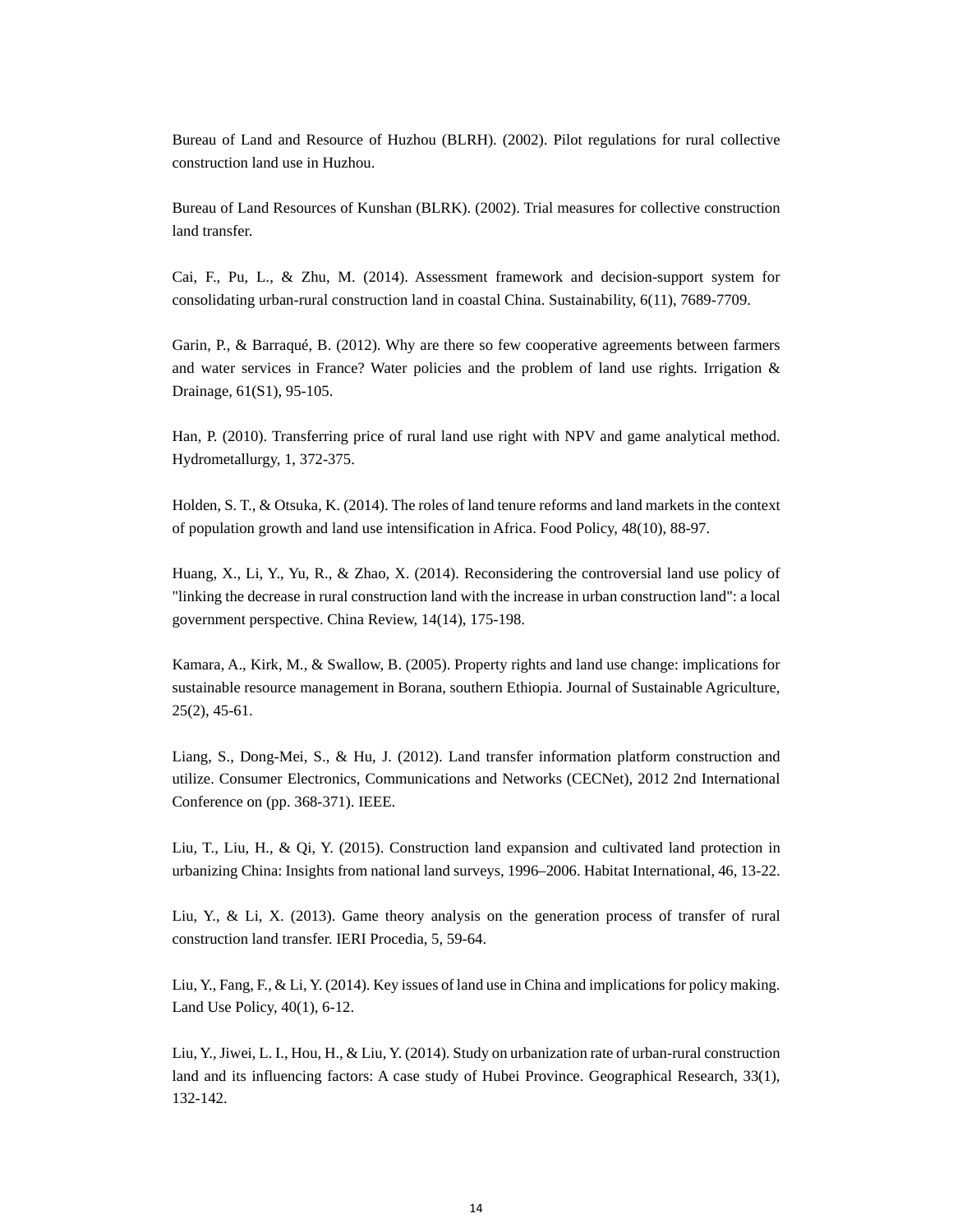Ministry of Land and Resources. (2015). China Land and Resources Bulletin 2015. Statistical bulletin.

Mitchell, D. P. (2014). The importance of land use control and documenting property rights in disaster risk reduction in pacific island countries. Journal of Spatial Science, 59(1), 107-119.

Omar, I., & Yusof, A. M. (2002). Indigenous land rights and dynamics of the land market in Kuala Lumpur, Malaysia. Habitat International, 26(4), 507-521.

Shui, W., Bai, J., Zhang, S., & Chen, Y. (2014). Analysis of the influencing factors on resettled farmer's satisfaction under the policy of the balance between urban construction land increasing and rural construction land decreasing: a case study of China's Xinjin county in Chengdu city. Sustainability, 6(12), 8522-8535.

Soro, D. M. (2007). Land rights and productive use of resources: an intra-family analysis in lower Côte d'ivoire. Cahiers Agricultures, 16(5), 395-404.

State Council. (2008). National land use plan (2006-2020). No. 33.

Suzhou Municipal Bureau of National Land and Resources (SMBNLR). (2002). Suggestions on pilot implementation for land-use right transfer of collective construction land in urban planning areas.

Svendsen, G. L. H. (2004). The right to development: construction of a non-agriculturalist discourse of rurality in Denmark. Journal of Rural Studies, 20(1), 79-94.

The Bureau of Land and Resources Chengdu (BLRC). (2008). Regulations (pilot) for land-use right transfer of collective construction land in Chengdu.

The Bureau of Land Resources and Urban & Rural Planning of Foshan (BLRURPF). (2005). Regulations for land-use right transfer of collective construction land in Guangdong Province.

The Bureau of Land Resources Wuhu (BLRW). (2006). Regulations for the transfer of land-use rights of construction land collectively owned by farmers in Wuhu.

Tian, L., & Zhu, J. (2013). Clarification of collective land rights and its impact on non-agricultural land use in the pearl river delta of China: a case of Shunde. Cities, 35(4), 190–199.

Unruh, J. D. (2012). The interaction between landmine clearance and land rights in Angola: a volatile outcome of non-integrated peacebuilding. Habitat International, 36(1), 117-125.

Wang, J., Fang, C. L., & Wang, Z. B. (2011). China's contemporary urban-rural construction land replacement: practices and problems. Journal of Natural Resources, 26(9), 1453-1466.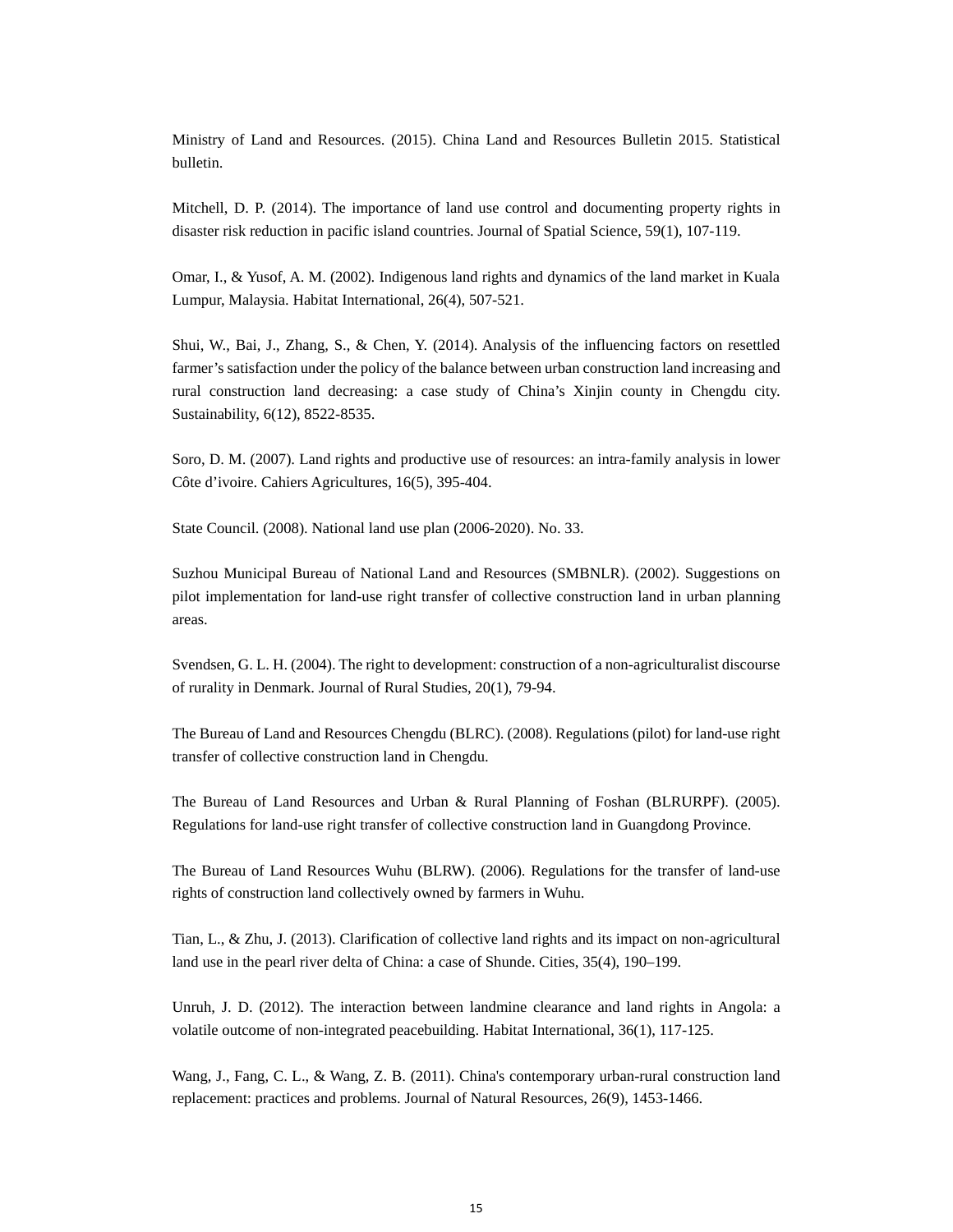Yang, H. (2010). Game Analysis of Rural Land-Use Right Transfers with Government Regulations. e-Business and Information System Security (EBISS), 2010 2nd International Conference on (pp. 1  $- 4$ ).

Yang, J., Wu, Y. X., & Xia, C. (2013). Evaluation on the suitability of projects linked to the increase/decrease in urban and rural construction land. Applied Mechanics & Materials, 295-298, 2493-2499.

Yuan, Y., Ma, L., Yang, G. H., Liu, J. T., Li, W. Y., & Jing, G. B., et al. (2014). An analysis on the current market of non-agricultural construction land in urban and rural areas of China. Applied Mechanics & Materials, 522-524, 1573-1576.

Zdruli, P. (2014). Land resources of the Mediterranean: status, pressures, trends and impacts on future regional development. Land Degradation & Development, 25(4), 373–384.

Zhoushan Bureau of Land Resources. (2015). Collective construction land survey in 2014. Statistic documents.

Zou, Y., Zhao, W., & Mason, R. (2014). Marketization of collective-owned rural land: a breakthrough in Shenzhen, China. Sustainability, 6(2), 9114-9123.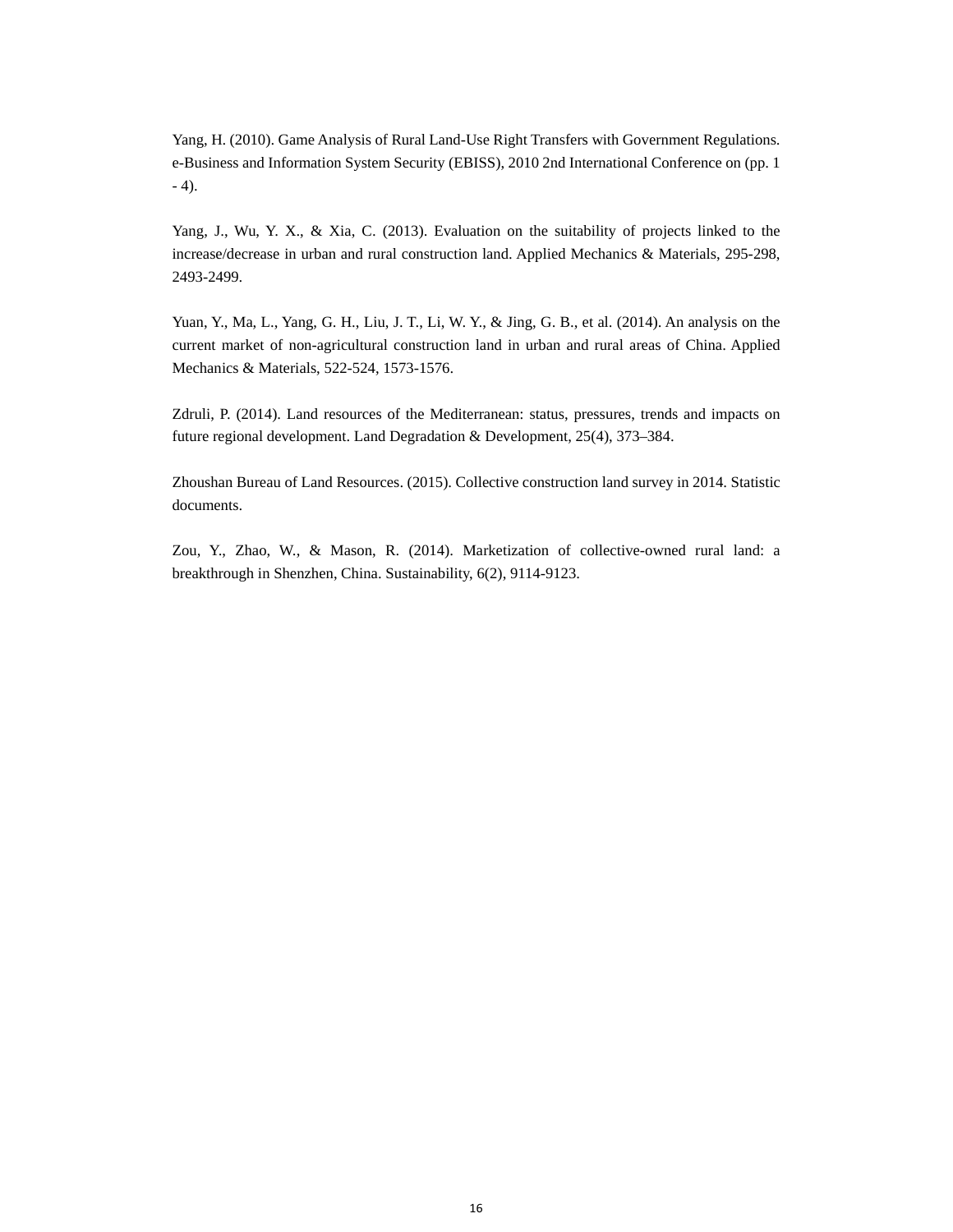

**Fig. 1.** The analytical framework for the RUT mode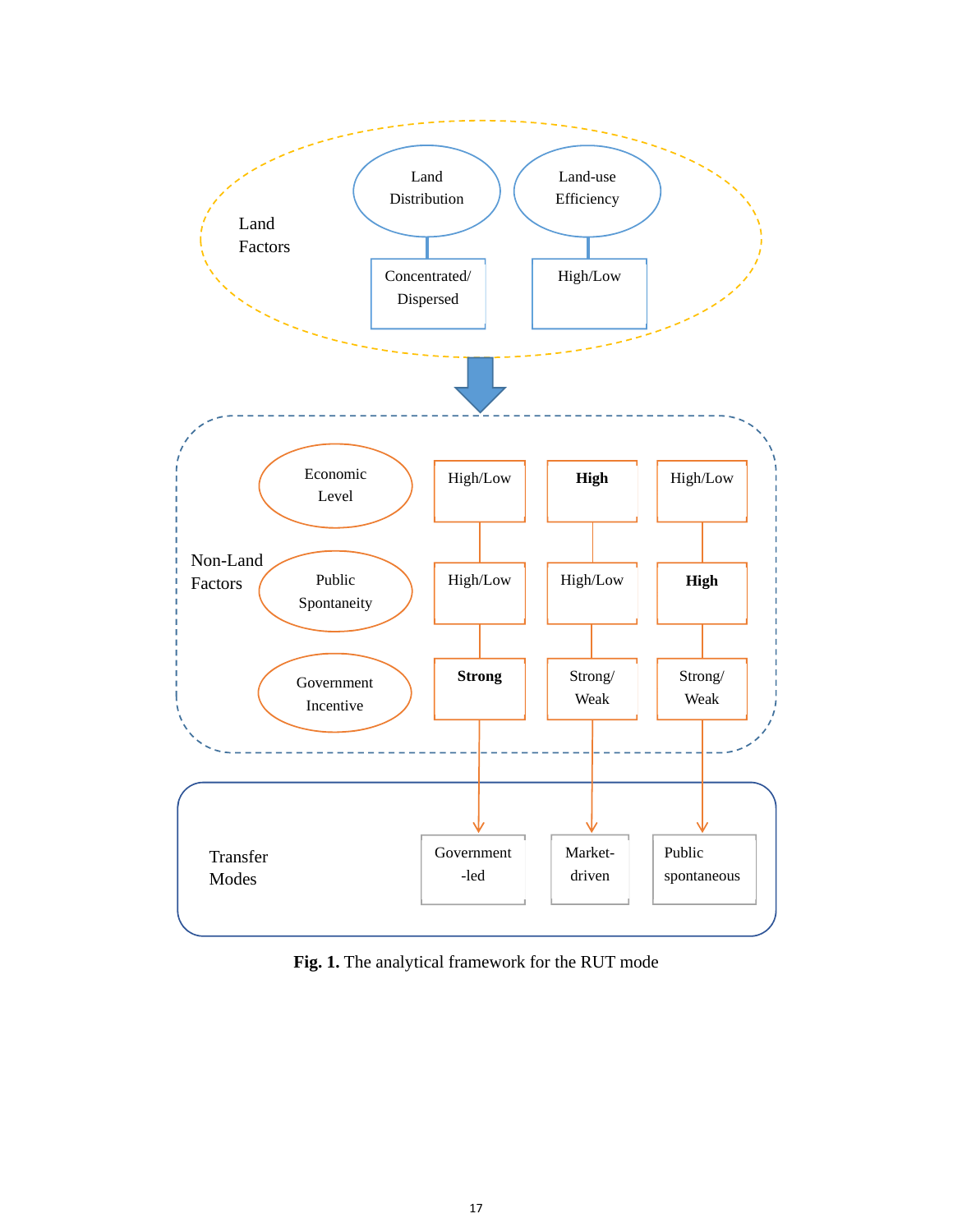

**Fig. 2.** Four-quadrant model for land factors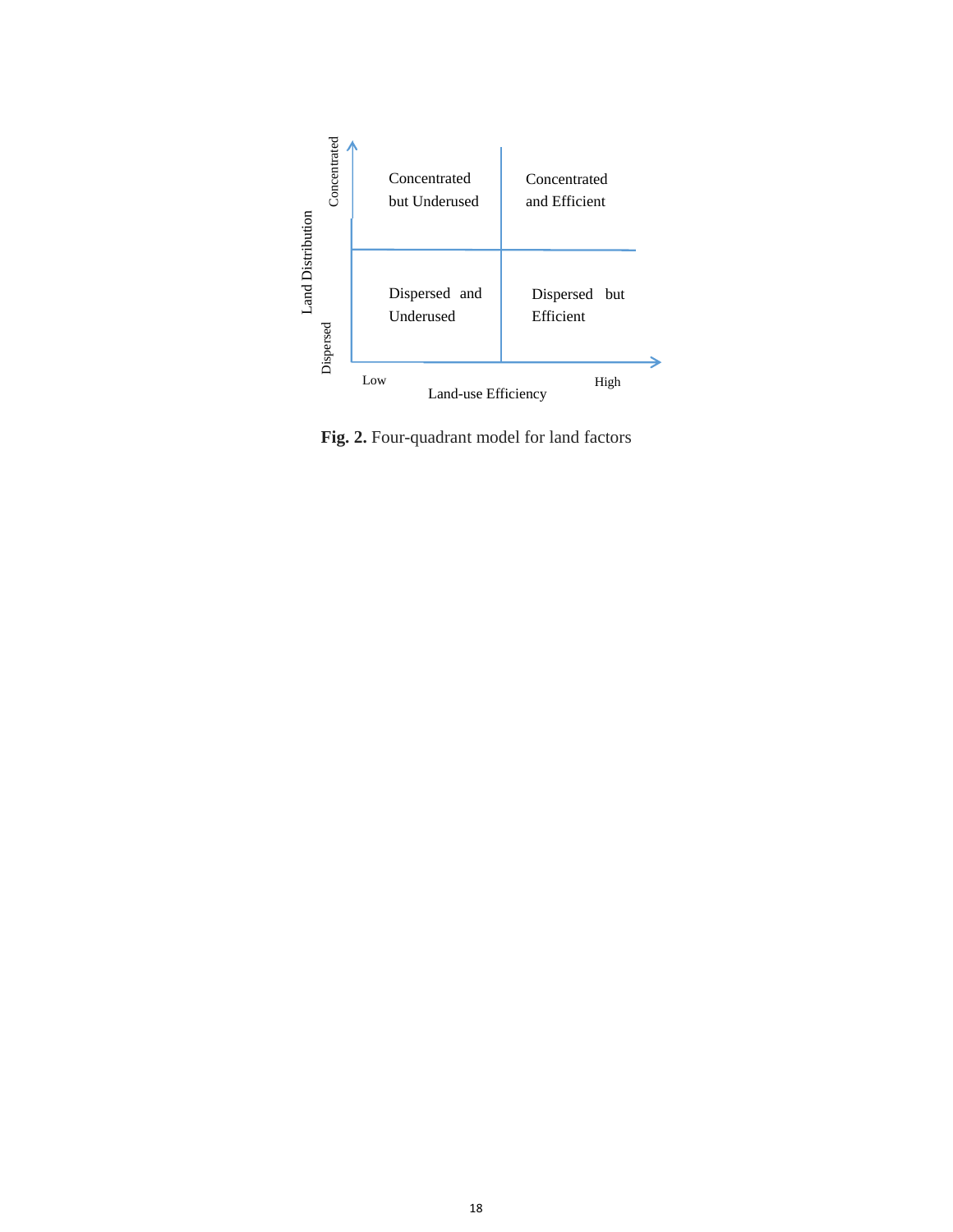| Pilot area | <b>Driving</b> | Form of circulation      | <b>Allocation of land revenue</b>       | <b>State of land ownership</b> |
|------------|----------------|--------------------------|-----------------------------------------|--------------------------------|
|            | force          |                          |                                         |                                |
| Huzhou,    | Top-down       | Varies with different    | Compensation for original contract      | Land ownership is              |
| Zhejiang   |                | ways of corporate        | farmers, land protection and            | converted to state-owned       |
|            |                | restructuring            | development, infrastructure and         | within the planning area,      |
|            |                |                          | public construction, and social         | and the land outside the       |
|            |                |                          | security                                | planning area does not         |
|            |                |                          |                                         | change                         |
| Wuhu,      | Top-down       | Transfer, lease, valued  | The revenue is shared by                | Ownership does not change      |
| Anhui      |                | shares, joint venture,   | landowners, village (town) and          |                                |
|            |                | joint construction and   | county governments with an              |                                |
|            |                | mortgage                 | allocation proportion of 5:4:1          |                                |
| Nanhai,    | Bottom-up      | Developing a unified     | Land shares cooperative system;         | Ownership does not change      |
| Guangdong  |                | plan for collective land | leasing the land or buildings to        |                                |
|            |                | and leasing the land or  | enterprises                             |                                |
|            |                | buildings to             |                                         |                                |
|            |                | enterprises              |                                         |                                |
| Suzhou,    | Bottom-up      | Transferring or leasing  | Paying the income from the              | Land ownership is              |
| Jiangsu    |                | collective construction  | circulation of collective construction  | converted to state-owned       |
|            |                | land with a specified    | land in the first circulation; paying a | within the planning area,      |
|            |                | amount of money and      | value-added fee for circulation         | and the land outside the       |
|            |                | time                     | again                                   | planning area does not         |
|            |                |                          |                                         | change                         |
| Chengdu,   | Bottom-up      | Auction of quotas of     | The government announces the            | Due to the reform of           |
| Sichuan    |                | rural collective         | reserve price of land use rights of     | property rights, farmers are   |
|            |                | construction land        | collective construction land; the       | given the full power of        |
|            |                |                          | income belongs to the rural             | ownership                      |
|            |                |                          | collective economic organizations       |                                |
| Kunshan,   | Top-down       | Farmers voluntarily      | Farmers can obtain 85 percent of the    | Ownership does not change      |
| Jiangsu    |                | assemble into            | revenue, and the rest belongs to the    |                                |
|            |                | <i>n</i> vestment        | government                              |                                |
|            |                | associations or share    |                                         |                                |
|            |                | cooperatives to tender   |                                         |                                |
|            |                | for land use rights and  |                                         |                                |
|            |                | to invest in the         |                                         |                                |
|            |                | construction of          |                                         |                                |
|            |                | factories and            |                                         |                                |
|            |                | dormitories for rent     |                                         |                                |

**Table 1.** RUT methods used in different pilot areas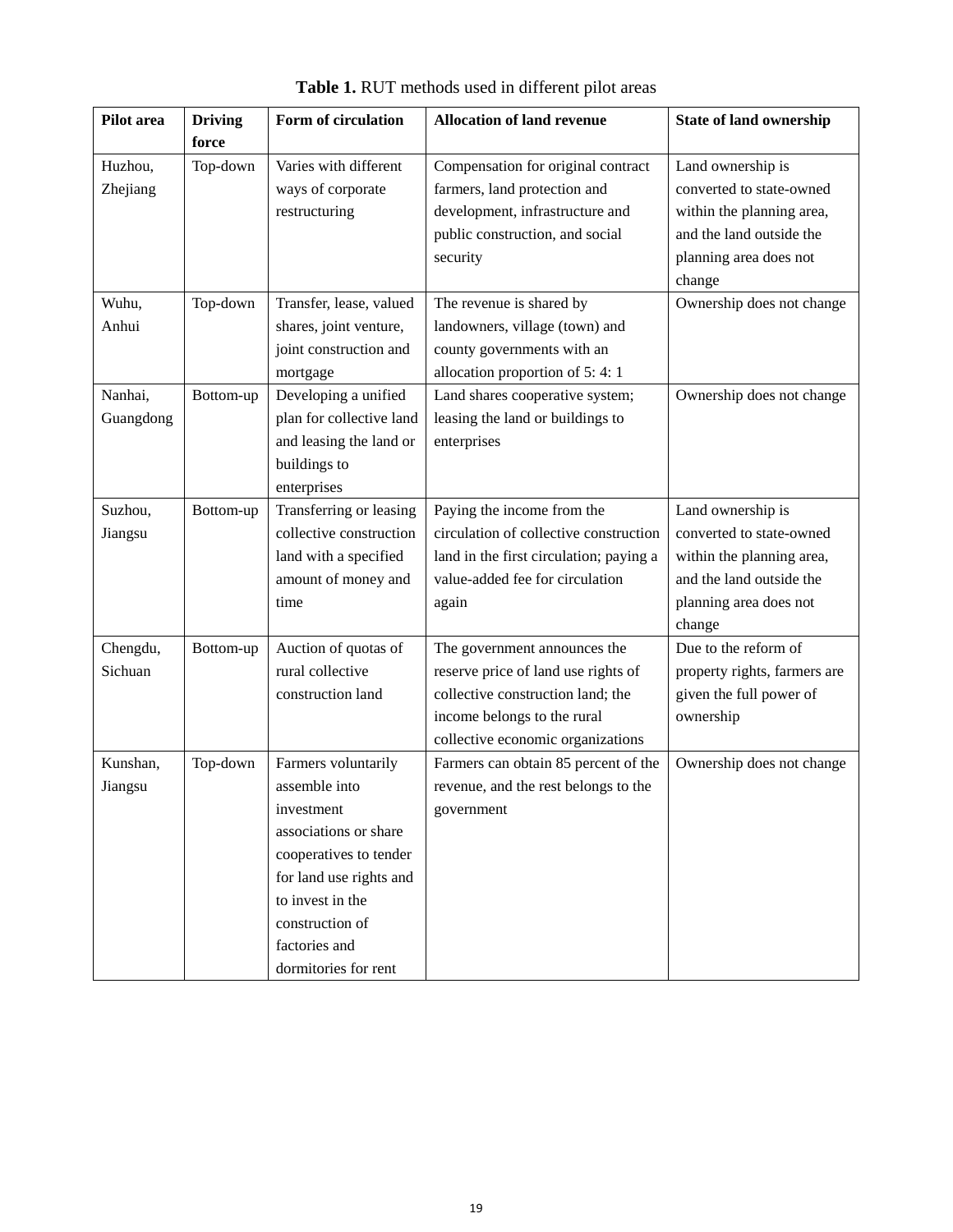| Factor         |              | <b>Definition</b>                                     | <b>Description</b> |
|----------------|--------------|-------------------------------------------------------|--------------------|
| Land           | Land         | The spatial distribution of collective construction   | Concentrated/      |
| <b>Factors</b> | Distribution | land in the pilot area                                | Dispersed          |
|                | Land-use     | The efficiency of collective construction land use in | High/Low           |
|                | Efficiency   | the pilot area                                        |                    |
| Non-land       | Economic     | The level of economic development and                 | High/Low           |
| <b>Factors</b> | Level        | marketization in the pilot area                       |                    |
|                | Government   | The initiative and incentive of local government for  | Strong/Weak        |
|                | Incentive    | collective construction RUT in the pilot area         |                    |
|                | Public       | The spontaneity and motivation of farmers for         | High/Low           |
| Spontaneity    |              | collective construction RUT in the pilot area         |                    |

**Table 2.** Five key factors for analysis of the RUT mode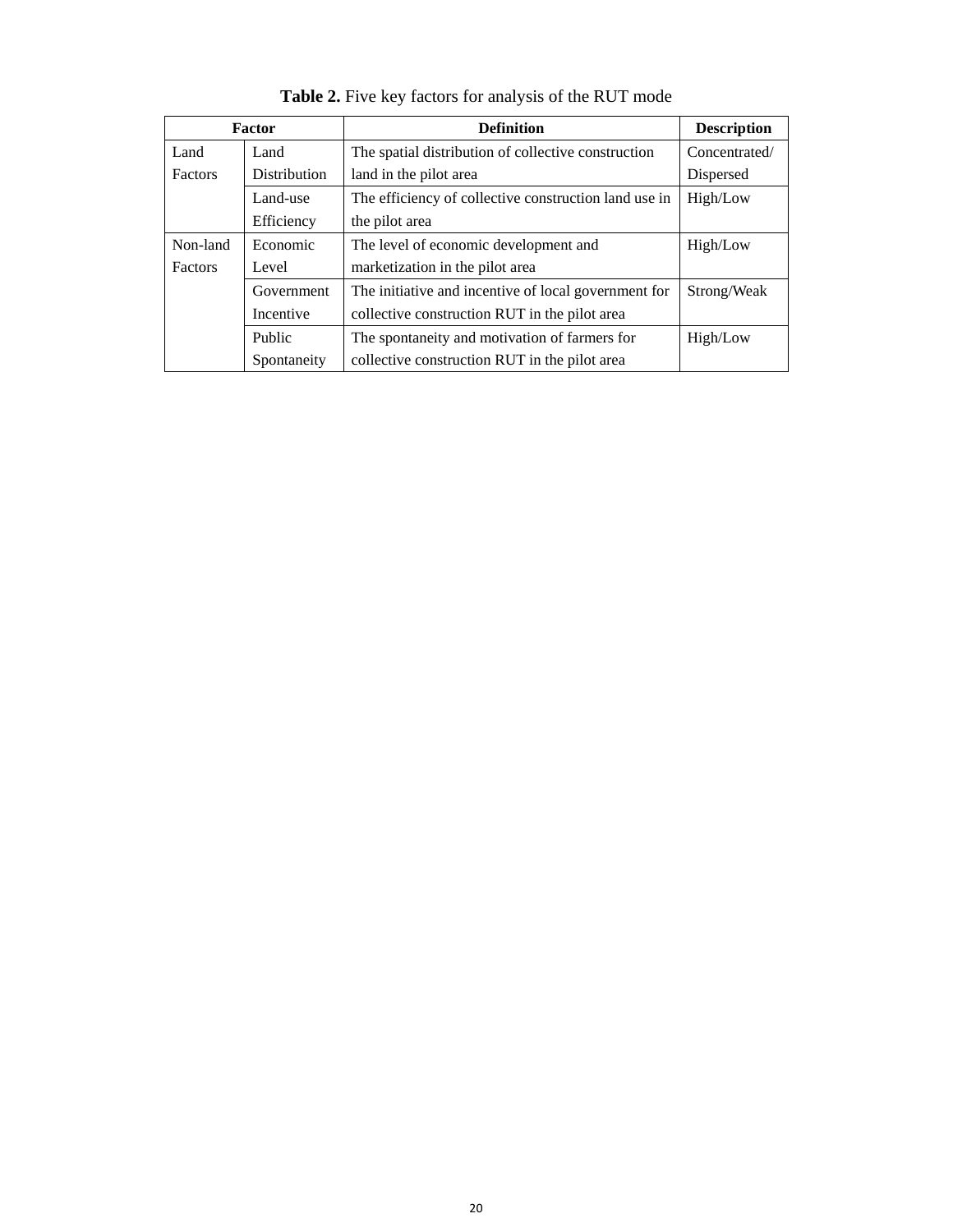| Zone                     | Land area (including | Approved  | <b>Building</b> | <b>Approved</b> | <b>Parcel</b> |
|--------------------------|----------------------|-----------|-----------------|-----------------|---------------|
|                          | homestead)           | land area | area            | building        | number        |
|                          |                      |           |                 | area            |               |
| Daixi                    | 563535               |           | 469900          |                 | 4720          |
| Daidong                  | 597008.363           | 555091.6  |                 |                 | 4185          |
| Xiushan                  | 508075.16            |           |                 | 502275.5        | 3502          |
| Changtu                  | 595206.13            |           |                 |                 | 5347          |
| Dinghaishuangqiao,       | 725264.2             | 638040.9  | 566417.9        | 496406.2        | 6219          |
| Cenggang                 |                      |           |                 |                 |               |
| Shuangqiao Street        | 700091.9             | 66728.6   | 99405.58        | 51856.58        | 5810          |
| Caiyuan                  | 184350.76            | 184350.8  | 414789.2        | 414789.2        | 1593          |
| Huanglong                | 35906.53             | 35906.53  | 80789.69        | 79533.69        | 139           |
| Chengshan                | 380328.036           | 380328    | 855738.1        | 853226.1        | 913           |
| Wulong                   | 233196.4415          | 196676.5  | 524877.3        | 524902.1        | 1615          |
| Taohua                   | 612094.1             | 506679.5  | 673303.5        | 557347.5        | 5036          |
| Xiazhi Fishing Village   | 916657.9             | 654138.3  | 1008324         | 719552.1        | 7079          |
| Administrative office of | 418120.5             | 325153.5  | 604204.9        | 482891.8        | 4967          |
| Goushan                  |                      |           |                 |                 |               |
| <b>Lincheng Street</b>   | 240665.1             | 220629.1  | 213931.1        | 199317.1        | 1838          |

Table 3. Distribution of collective construction land in Zhoushan (Unit: m<sup>2</sup>)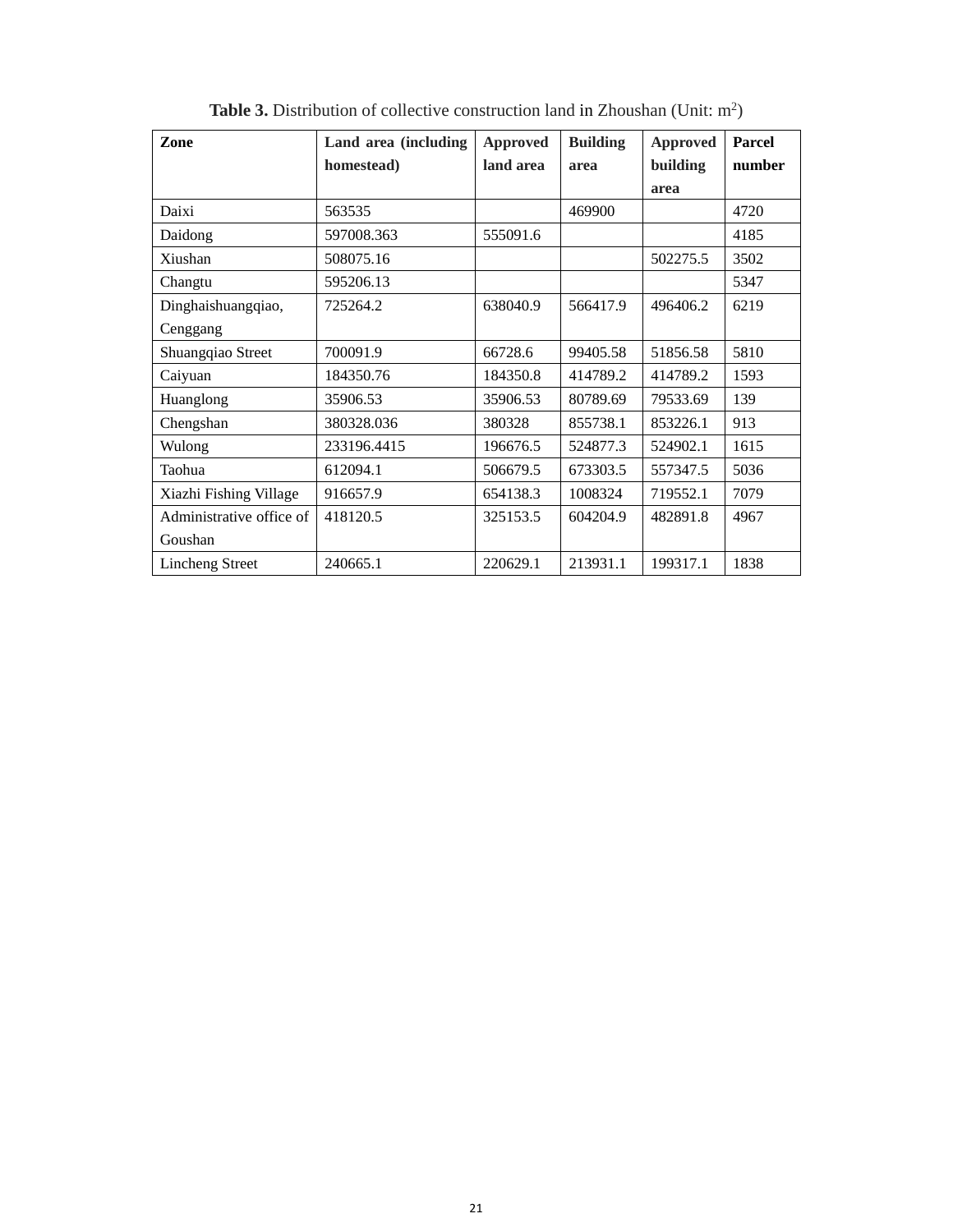|                      | Land area $(m^2)$ | Building area $(m^2)$ | Number of    |
|----------------------|-------------------|-----------------------|--------------|
|                      |                   |                       | land parcels |
| Clinics              | 40                | 40                    | 1            |
| Office buildings     | 4540              | 3680                  | 8            |
| for village          |                   |                       |              |
| government           |                   |                       |              |
| Parks and Green      | 94983             | 3819                  | 20           |
| space                |                   |                       |              |
| Office buildings     | 46676             | 32798                 | 51           |
| Village enterprises  | 41490             | 32596                 | 23           |
| Auditoriums          | 19600             | 9230                  | 13           |
| Parks                | 146139            | 4911                  | 37           |
| Activity centers for | 35258             | 26363                 | 36           |
| the elderly          |                   |                       |              |
| Temples              | 160070            | 112250                | 51           |
| Enterprises          | 27770             | 21923                 | 14           |
| Sunning grounds      | 54612             | 5029                  | 59           |
| <b>Schools</b>       | 73244             | 71924                 | 24           |
| Hospitals            | 21972             | 19895                 | 20           |
| Meeting halls        | 259               | 259                   | 1            |
| <b>Total</b>         | 726653            | 344717                | 358          |

**Table 4.** Actual use of collective construction land in Dinghai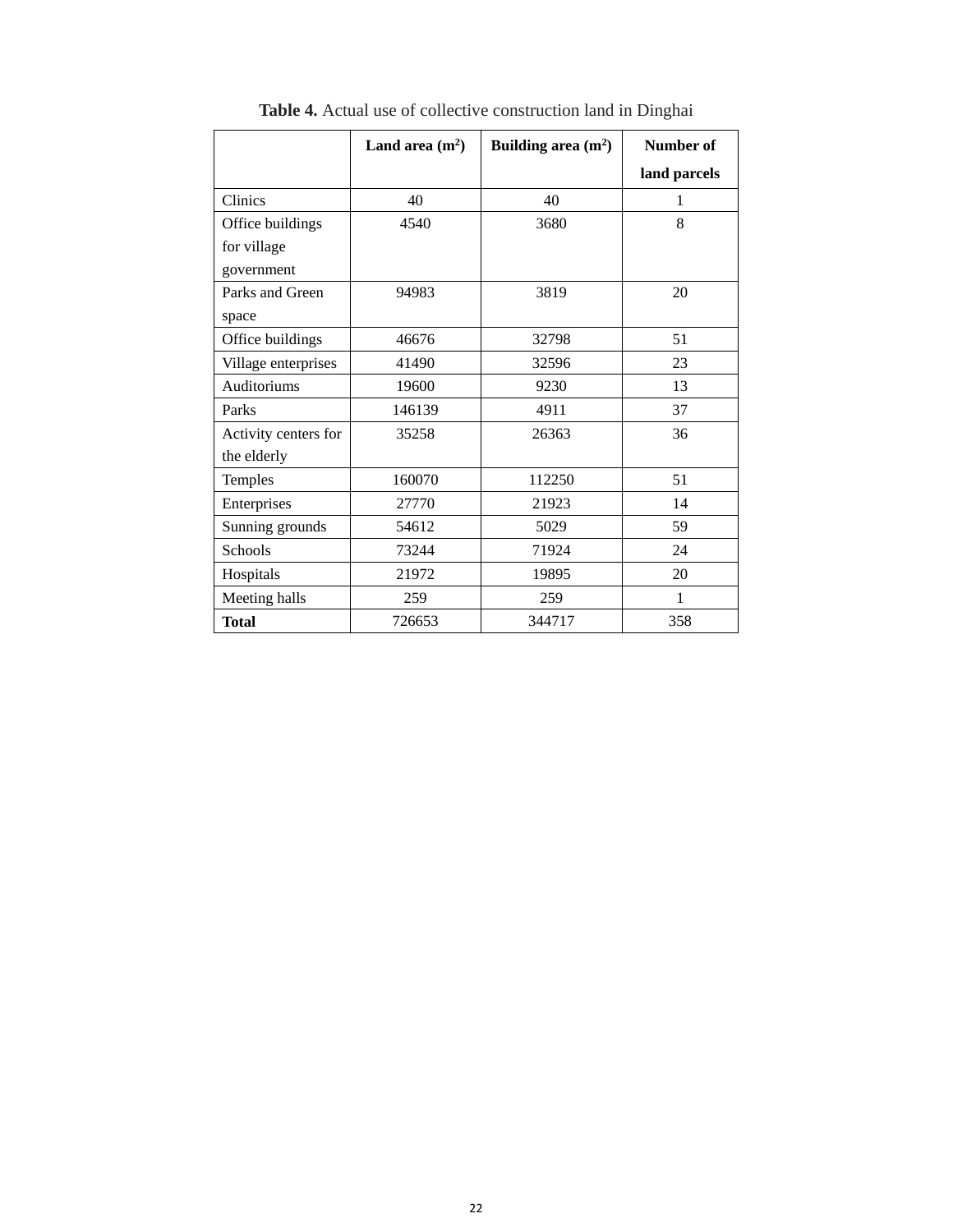| Zone    | <b>Land use</b> | Land area $(m^2)$ | Building area $(m2)$ | Number of      |
|---------|-----------------|-------------------|----------------------|----------------|
|         |                 |                   |                      | land parcels   |
| Daidong | Office          |                   | 1960                 | 6              |
|         | Public          |                   | 3336                 | 14             |
|         | Welfare         |                   |                      |                |
|         | Rent            |                   | 430                  | $\overline{4}$ |
|         | Idle            |                   | 1320                 | 3              |
|         | <b>Total</b>    |                   | 7046                 | 27             |
| Daixi   | Office          | 12757             | 5557                 | 20             |
|         | Public          | 4650              | 3610                 | 18             |
|         | Welfare         |                   |                      |                |
|         | Commercial      | 1930              | 1240                 | 6              |
|         | Others          | 1210              | 1210                 | $\tau$         |
|         | <b>Total</b>    | 20547             | 11617                | 51             |
| Xiushan | Office          | 1180              | 1180                 | $\overline{2}$ |
|         | Rent            | 5000              | 5000                 | $\overline{3}$ |
|         | Public          | 3780              | 3780                 | 13             |
|         | Welfare         |                   |                      |                |
|         | Administrat     | 220               | 220                  | $\mathbf{1}$   |
|         | ion             |                   |                      |                |
|         | <b>Total</b>    | 10180             | 10180                | 19             |

**Table 5.** Actual use of collective construction land in Daishan